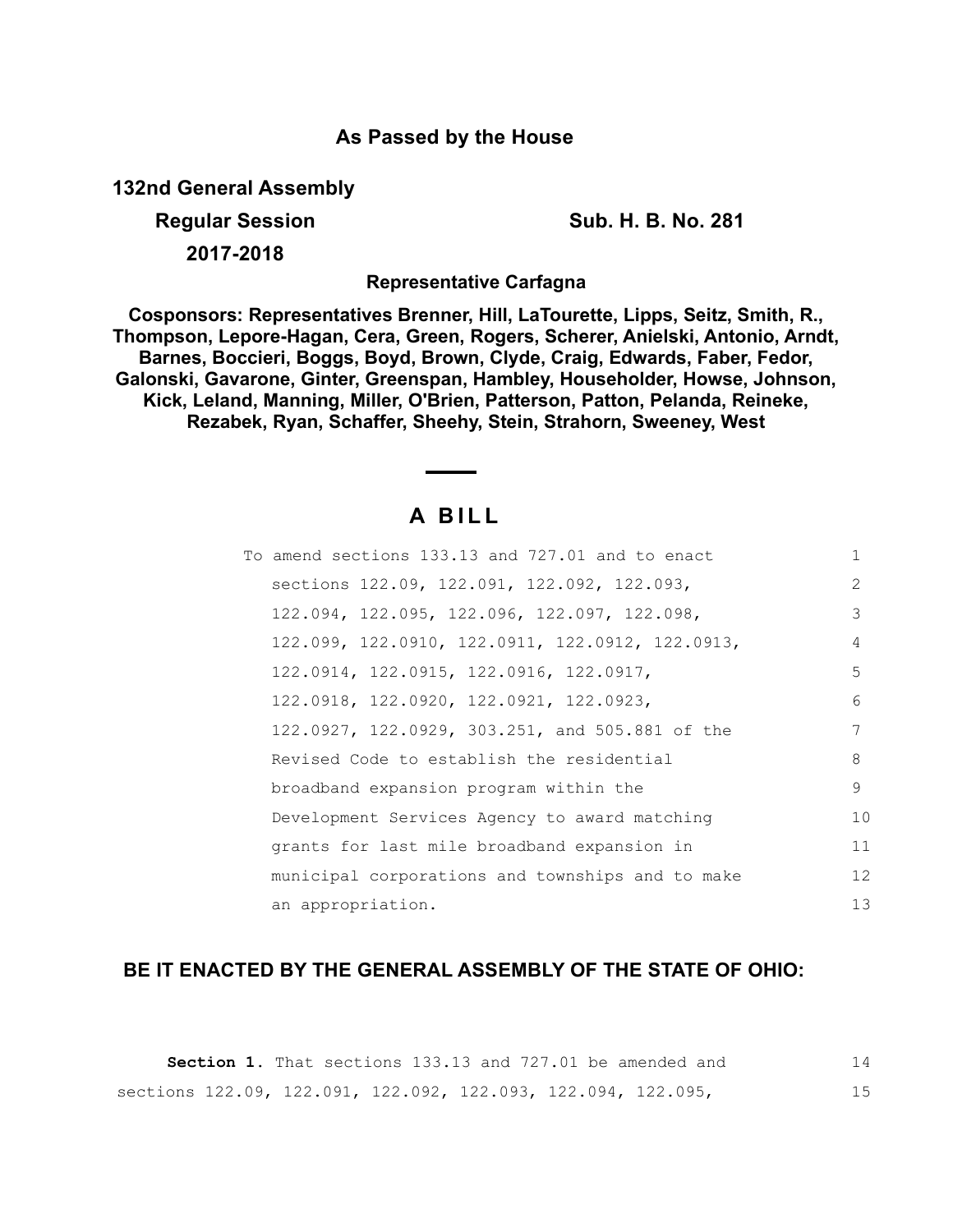| 122.096, 122.097, 122.098, 122.099, 122.0910, 122.0911,          | 16 |
|------------------------------------------------------------------|----|
| 122.0912, 122.0913, 122.0914, 122.0915, 122.0916, 122.0917,      | 17 |
| 122.0918, 122.0920, 122.0921, 122.0923, 122.0927, 122.0929,      | 18 |
| 303.251, and 505.881 of the Revised Code be enacted to read as   | 19 |
| follows:                                                         | 20 |
| Sec. 122.09. As used in sections 122.09 to 122.0929 of the       | 21 |
| Revised Code:                                                    | 22 |
|                                                                  |    |
| (A) "Broadband funding gap" means the difference between         | 23 |
| the total amount of money a broadband provider calculates is     | 24 |
| necessary to construct the last mile of a specific broadband     | 25 |
| network and the total amount of money that the provider has      | 26 |
| determined is the maximum amount of money that is cost effective | 27 |
| for the provider to invest in last mile construction for that    | 28 |
| network.                                                         | 29 |
| (B)(1) "Broadband provider" means one of the following:          | 30 |
|                                                                  |    |
| (a) A video service provider as defined in section 1332.21       | 31 |
| of the Revised Code;                                             | 32 |
| (b) A provider that is capable of providing broadband            | 33 |
| service and is one of the following:                             | 34 |
|                                                                  |    |
| (i) A telecommunications service provider;                       | 35 |
| (ii) A satellite broadcasting service provider;                  | 36 |
|                                                                  |    |
| (iii) A wireless service provider as defined in section          | 37 |
| 4927.01 of the Revised Code.                                     | 38 |
| "Broadband provider" does not include a governmental<br>(2)      | 39 |
| or quasi-governmental entity.                                    | 40 |
| (C) "Broadband service" means high-speed internet access         | 41 |
| service capable of providing a minimum download speed of ten     | 42 |
|                                                                  |    |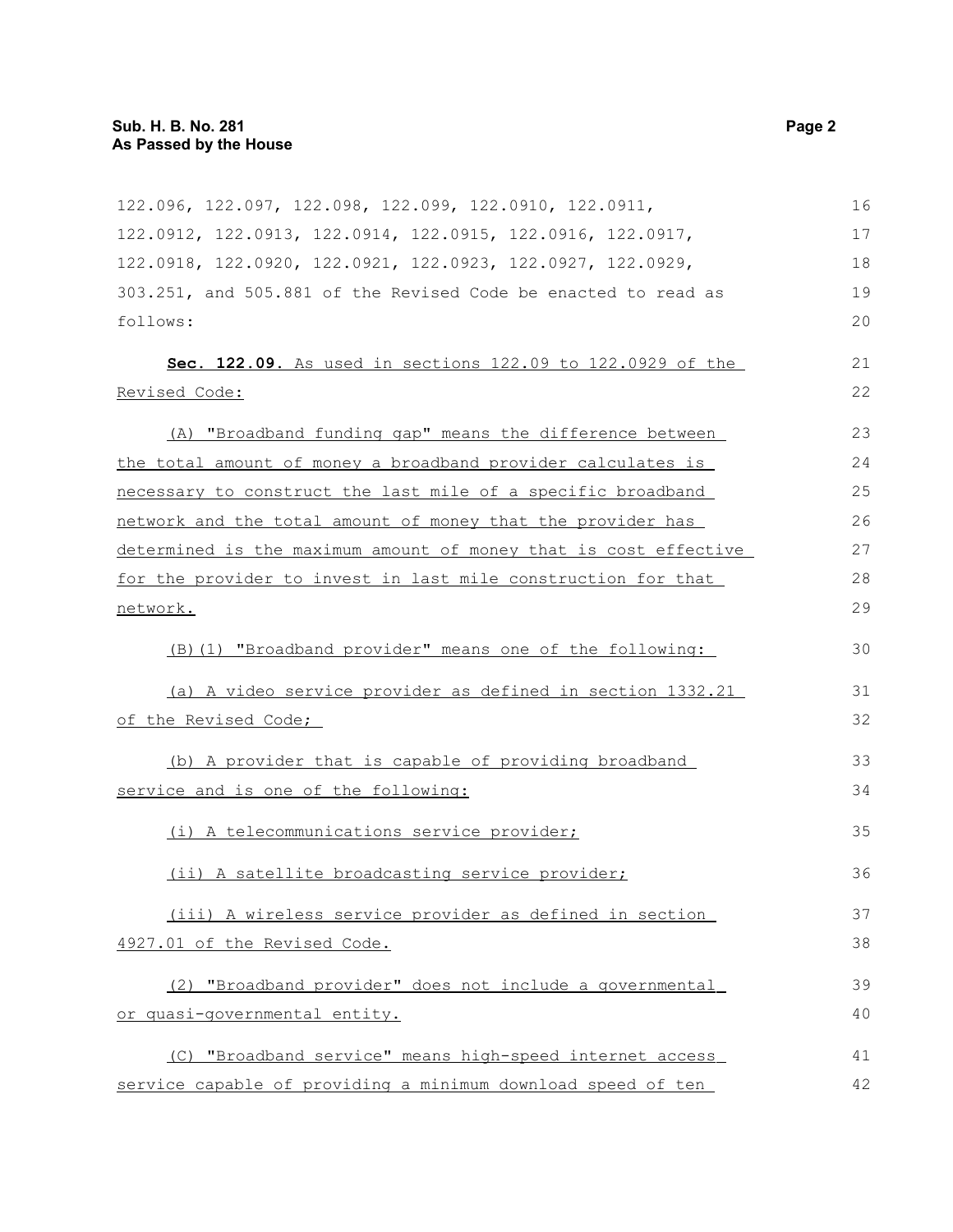| megabits per second and a minimum upload speed of one megabit    | 43 |
|------------------------------------------------------------------|----|
| <u>per second.</u>                                               | 44 |
| (D) "Eligible area" means a residential area within the          | 45 |
| boundaries of a municipal corporation or township that is        | 46 |
| without access to broadband service. An eligible area excludes   | 47 |
| any area that has received, or is designated to receive, funds   | 48 |
| through any other state or federally funded grant programs       | 49 |
| designed specifically to encourage broadband deployment.         | 50 |
| (E) "Last mile" means the last portion of a physical             | 51 |
| broadband network that connects an eligible area to the broader  | 52 |
| network used to provide broadband service. "Last mile" includes  | 53 |
| other network infrastructure needed within the eligible area to  | 54 |
| provide broadband service to end users in the eligible area.     | 55 |
| (F) "Project sponsor" means a municipal corporation or           | 56 |
| township that is applying for, or participating in, the          | 57 |
| <u>residential broadband expansion program established under</u> | 58 |
| sections 122.091 to 122.0929 of the Revised Code in order to     | 59 |
| provide broadband service to an eligible area.                   | 60 |
| (G) "Satellite broadcasting service" has the same meaning        | 61 |
| as in section 5739.01 of the Revised Code.                       | 62 |
| (H) "Telecommunications service" has the same meaning as         | 63 |
| in section 1332.21 of the Revised Code.                          | 64 |
| Sec. 122.091. The director of development services shall         | 65 |
| establish a residential broadband expansion program to provide   | 66 |
| funds to assist with residential broadband service expansion     | 67 |
| projects in eligible areas. Subject to the availability of funds | 68 |
| authorized for this purpose, the development services agency     | 69 |
| shall provide grants to project sponsors that apply under the    | 70 |
| program to meet broadband funding gaps.                          | 71 |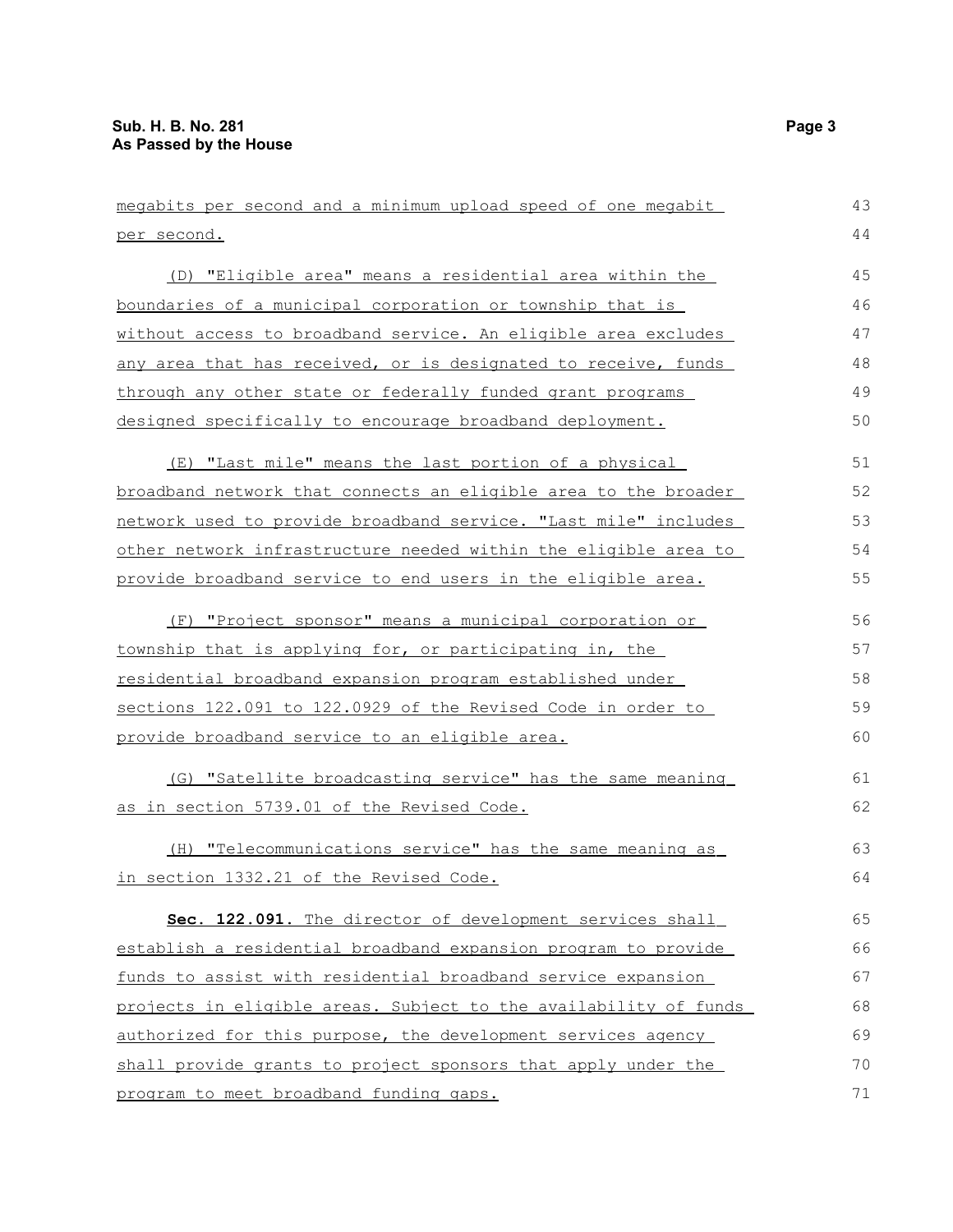| Sec. 122.092. A project sponsor may apply for funds under        | 72  |
|------------------------------------------------------------------|-----|
| the residential broadband expansion program established under    | 73  |
| sections 122.091 to 122.095 of the Revised Code for the purpose  | 74  |
| of providing broadband service to eligible areas within the      | 75  |
| <u>municipal corporation or township.</u>                        | 76  |
| Sec. 122.093. (A) Each fiscal year, the development              | 77  |
| services agency shall fund applications for residential          | 78  |
| broadband expansion projects until program funds for that fiscal | 79  |
| year are no longer available. Except as provided in rules        | 80  |
| adopted by the director, funding for applications shall be       | 81  |
| provided on a first-come, first-served basis in an amount that   | 82  |
| is equal to one-third of the total amount of the broadband       | 83  |
| funding gap for each project. The cumulative total of the grants | 84  |
| for a biennium shall not exceed two million dollars.             | 85  |
| (B) Any application pending at the end of the fiscal year        | 86  |
| shall be deemed denied, but may be refiled in a subsequent       | 87  |
| fiscal year provided that all information in the application is  | 88  |
| still current or has been updated.                               | 89  |
| Sec. 122.094. (A) Each fiscal year, the director of              | 90  |
| development services shall accept applications from project      | 91  |
| sponsors that are requesting funding under the residential       | 92  |
| broadband expansion program established under sections 122.091   | 93  |
| to 122.095 of the Revised Code. To apply for a grant, a project  | 94  |
| sponsor shall submit an application to the director on a form    | 95  |
| prescribed by the director. The director shall review            | 96  |
| applications in the order that they are received and shall       | 97  |
| approve each complete application within sixty days after        | 98  |
| receiving it.                                                    | 99  |
| (B) If an application is incomplete, the director shall          | 100 |
| notify the application's project sponsor. The notification shall | 101 |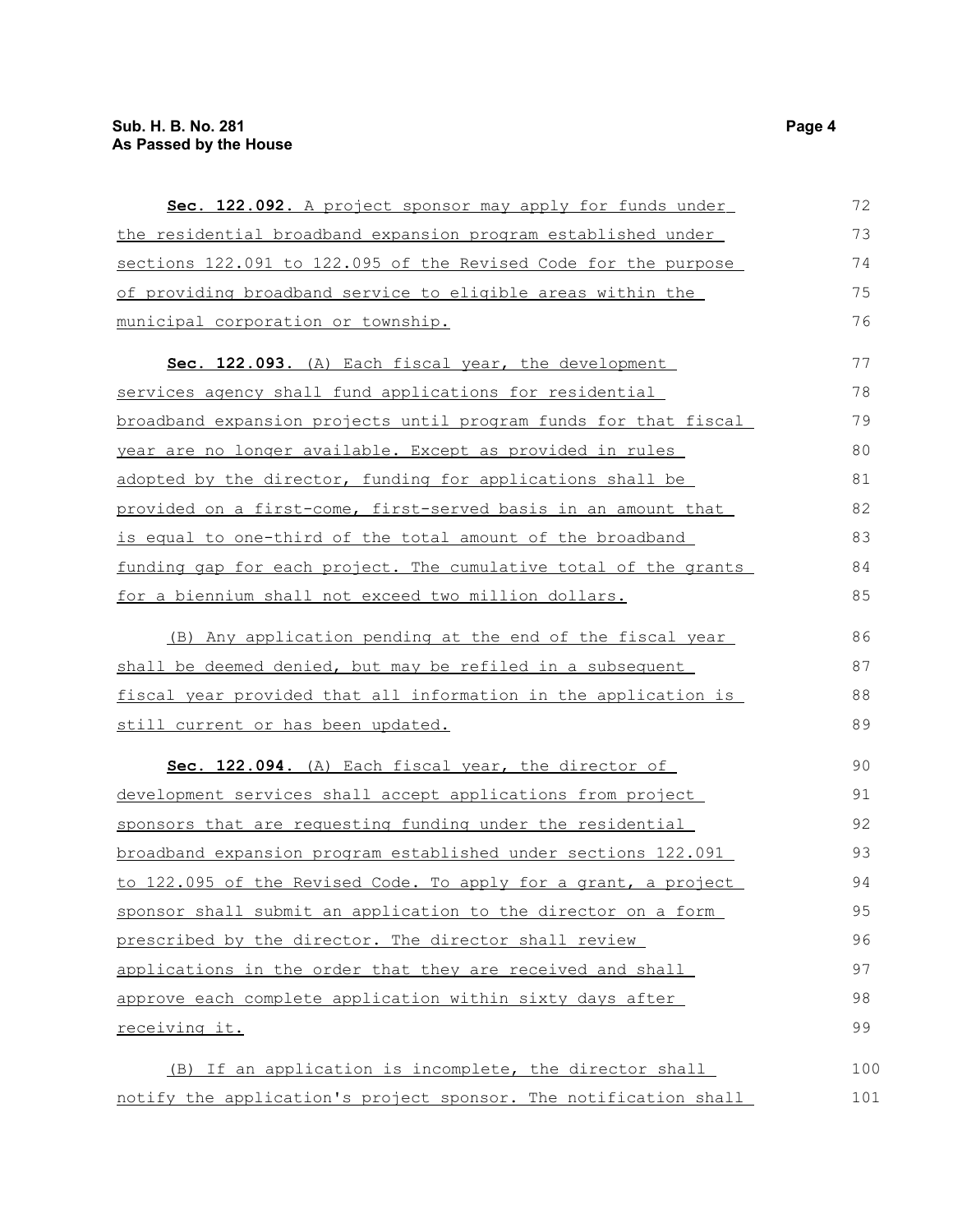| list what information is incomplete and shall describe the        | 102 |
|-------------------------------------------------------------------|-----|
| procedure for refiling a completed application. If an             | 103 |
| application is completed and refiled not later than thirty days   | 104 |
| after the date of the notification, the director shall review     | 105 |
| the application as provided in section 122.093 of the Revised     | 106 |
| Code. The director shall deny an incomplete application if the    | 107 |
| project sponsor fails to complete and refile it within the        | 108 |
| thirty-day period.                                                | 109 |
| Sec. 122.095. A residential broadband expansion program           | 110 |
| application shall include, at a minimum, the following            | 111 |
| information:                                                      | 112 |
| The location and description of the residential<br>(A)            | 113 |
| broadband expansion project;                                      | 114 |
| (B) The project sponsor's determination that the location         | 115 |
| of the project qualifies as an eligible area;                     | 116 |
| (C) The amount of the broadband funding gap and the amount        | 117 |
| of state funds requested;                                         | 118 |
| (D) A copy of the ordinance or resolution enacted or              | 119 |
| adopted under section 122.0914 of the Revised Code by the         | 120 |
| legislative authority of the project sponsor;                     | 121 |
| (E) If county funds are used to meet the requirements of          | 122 |
| $division$ (A) (2) of section 122.096 of the Revised Code, a copy | 123 |
| of the resolution or memorandum of understanding adopted under    | 124 |
| section 122.0916 of the Revised Code by the board of county       | 125 |
| commissioners of the county in which the project is located;      | 126 |
| (F) A copy of the agreement between the project sponsor           | 127 |
| and a broadband provider, or a written acknowledgment of the      | 128 |
| agreement, that confirms the provider's commitment to construct   | 129 |
| the broadband infrastructure in the eligible area of the project  | 130 |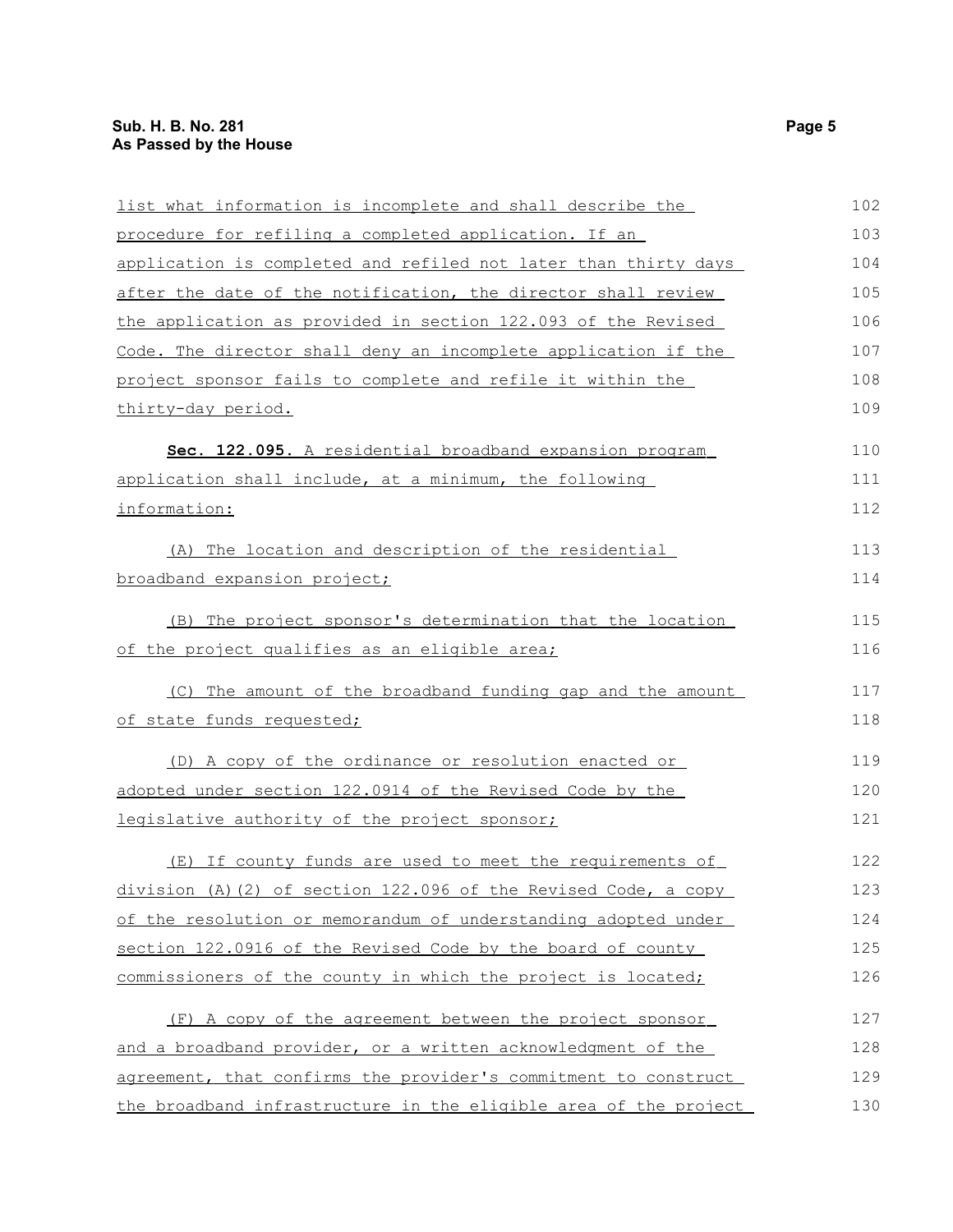| in exchange for payment of the total amount of the broadband     | 131 |
|------------------------------------------------------------------|-----|
| funding gap upon completion of the project;                      | 132 |
| (G) Any other information, prescribed by rule, that the          | 133 |
| director determines is necessary.                                | 134 |
| Sec. 122.096. (A) A residential broadband expansion              | 135 |
| project under sections 122.09 to 122.0929 of the Revised Code    | 136 |
| shall not proceed unless funding in an amount equal to the       | 137 |
| broadband funding gap has been approved.                         | 138 |
| The broadband funding gap shall be funded as follows:            | 139 |
| (1) One-third of the total amount of the broadband funding       | 140 |
| gap shall be funded by a residential broadband expansion grant   | 141 |
| under sections 122.091 to 122.095 of the Revised Code.           | 142 |
| (2) (a) The remaining two-thirds of the total amount of the      | 143 |
| broadband funding gap shall be funded by the project sponsor and | 144 |
| county in proportions proposed by the project sponsor and agreed | 145 |
| to by the legislative authority of the project sponsor and the   | 146 |
| board of county commissioners.                                   | 147 |
| (b) If a project sponsor funds, in its entirety, the             | 148 |
| remaining two-thirds of the total amount of the broadband        | 149 |
| funding gap, the board of county commissioners is not required   | 150 |
| to agree to the project funding or adopt a resolution or         | 151 |
| memorandum of understanding under section 122.0916 of the        | 152 |
| Revised Code.                                                    | 153 |
| (B) The following apply regarding the project sponsor            | 154 |
| share and the county share of the amount of the broadband        | 155 |
| funding gap agreed to under division (A) (2) of this section:    | 156 |
| (1) The total amount may be funded from any combination of       | 157 |
| the following:                                                   | 158 |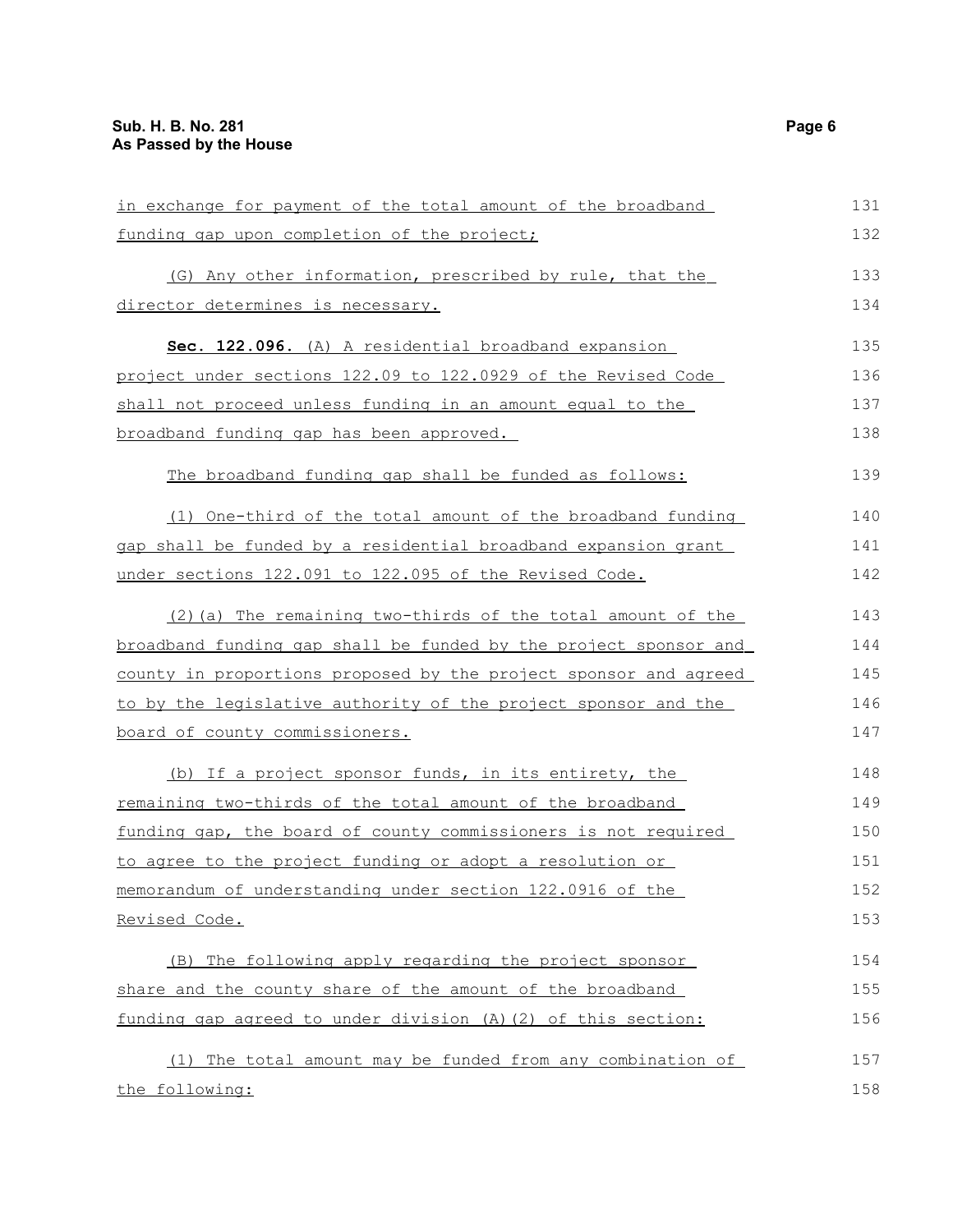| (a) General revenue funds of the municipal corporation,          | 159 |
|------------------------------------------------------------------|-----|
| township, or county;                                             | 160 |
| (b) Other discretionary funds of the municipal                   | 161 |
| corporation, township, or county;                                | 162 |
| (c) Contributions from individuals, organizations, or            | 163 |
| companies;                                                       | 164 |
| (d) Property tax assessments made by the municipal               | 165 |
| corporation under Chapter 727. of the Revised Code, township     | 166 |
| under section 505.881 of the Revised Code, or county under       | 167 |
| section 303.251 of the Revised Code;                             | 168 |
| (e) Other grant funds.                                           | 169 |
| (2) The amount agreed to under division (A) (2) of this          | 170 |
| section shall not be funded by any broadband expansion grant     | 171 |
| from the connect America fund or any other state or federal      | 172 |
| broadband expansion funds.                                       | 173 |
| (C) In the event that the broadband provider selected            | 174 |
| under division (H) of section 122.098 of the Revised Code is a   | 175 |
| video service provider that collects and remits video service    | 176 |
| provider fees to the legislative authority of the project        | 177 |
| sponsor pursuant to section 1332.32 of the Revised Code, the     | 178 |
| project sponsor, by mutual consent with the selected provider    | 179 |
| and with the consent of the legislative authority of the project | 180 |
| sponsor, may enter into an arrangement to designate video        | 181 |
| service provider fees remitted by the selected provider for      | 182 |
| payment of some or all of the project sponsor share of the       | 183 |
| broadband funding gap.                                           | 184 |
| Sec. 122.097. (A) Before submitting a residential                | 185 |
| broadband expansion program application to the development       | 186 |
| services agency pursuant to section 122.095 of the Revised Code, | 187 |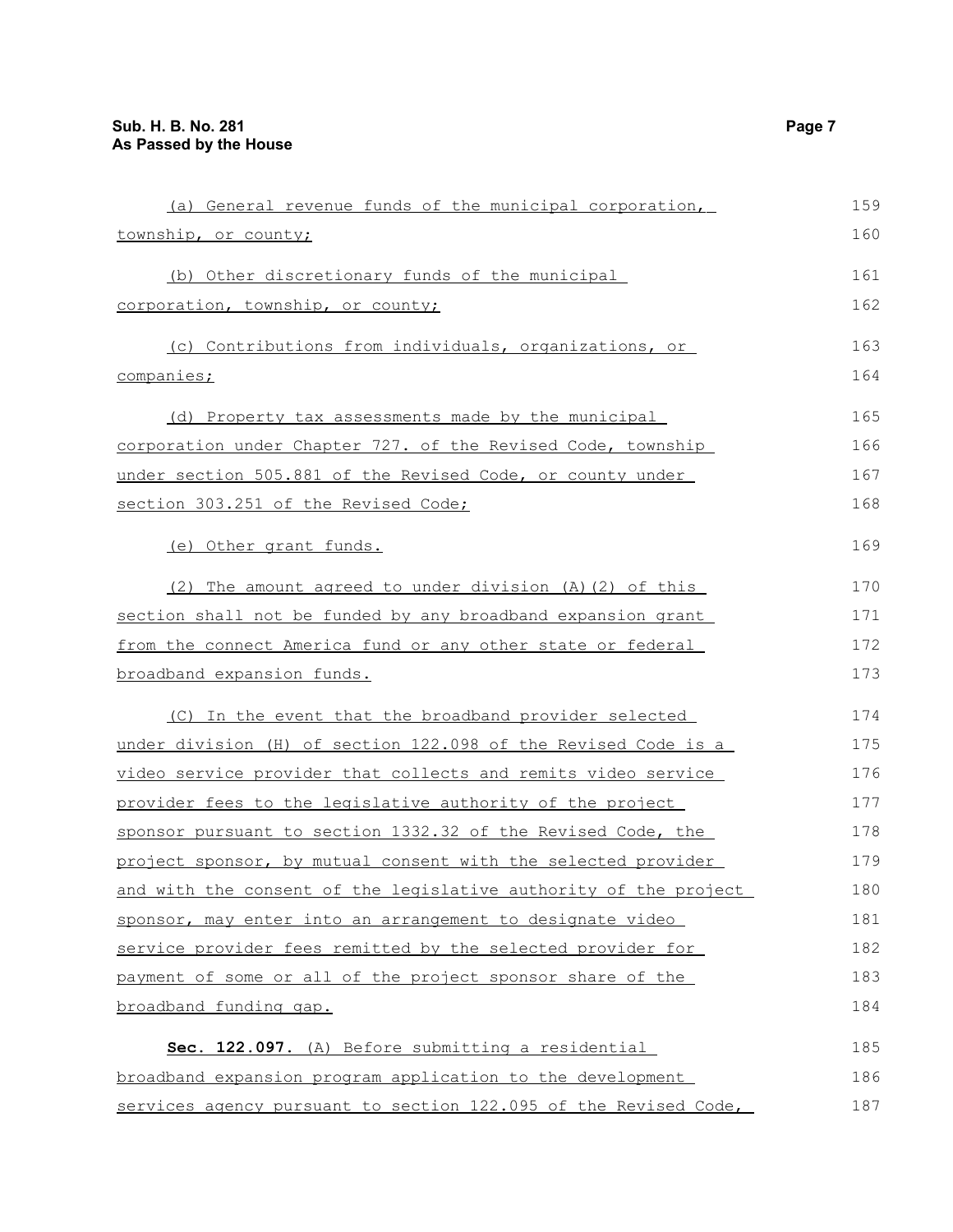| a project sponsor shall do the following:                              | 188 |
|------------------------------------------------------------------------|-----|
| (1) Identify the eligible area of the residential                      | 189 |
| broadband expansion project for which the project sponsor will         | 190 |
| apply for matching funds;                                              | 191 |
| (2) Develop technical requirements for the project,                    | 192 |
| including the requirement that the project be capable of               | 193 |
| <u>providing broadband service within two years from the date that</u> | 194 |
| the development services agency approves the project                   | 195 |
| application;                                                           | 196 |
| (3) Conduct a competitive sealed proposal process pursuant             | 197 |
| to section 122.098 of the Revised Code to select a broadband           | 198 |
| provider capable of providing broadband service to the eligible        | 199 |
| area and willing to enter into an agreement with the project           | 200 |
| sponsor to construct and install the necessary broadband               | 201 |
| infrastructure for the project;                                        | 202 |
| (4) Determine whether the project sponsor has available                | 203 |
| sufficient project funds to fund the project sponsor share of          | 204 |
| the broadband funding gap for the project;                             | 205 |
| (5) Determine the availability of county funds for the                 | 206 |
| county share of the project.                                           | 207 |
| (B) All requirements described in division (A) (2) of this             | 208 |
| section shall be competitively neutral.                                | 209 |
| Sec. 122.098. (A) A project sponsor may award funding for              | 210 |
| a residential broadband expansion project to an eligible               | 211 |
| broadband provider pursuant to a competitive sealed proposal           | 212 |
| process under which the project sponsor makes a request for            | 213 |
| proposals.                                                             | 214 |
| (B) The request for proposals shall specify the project                | 215 |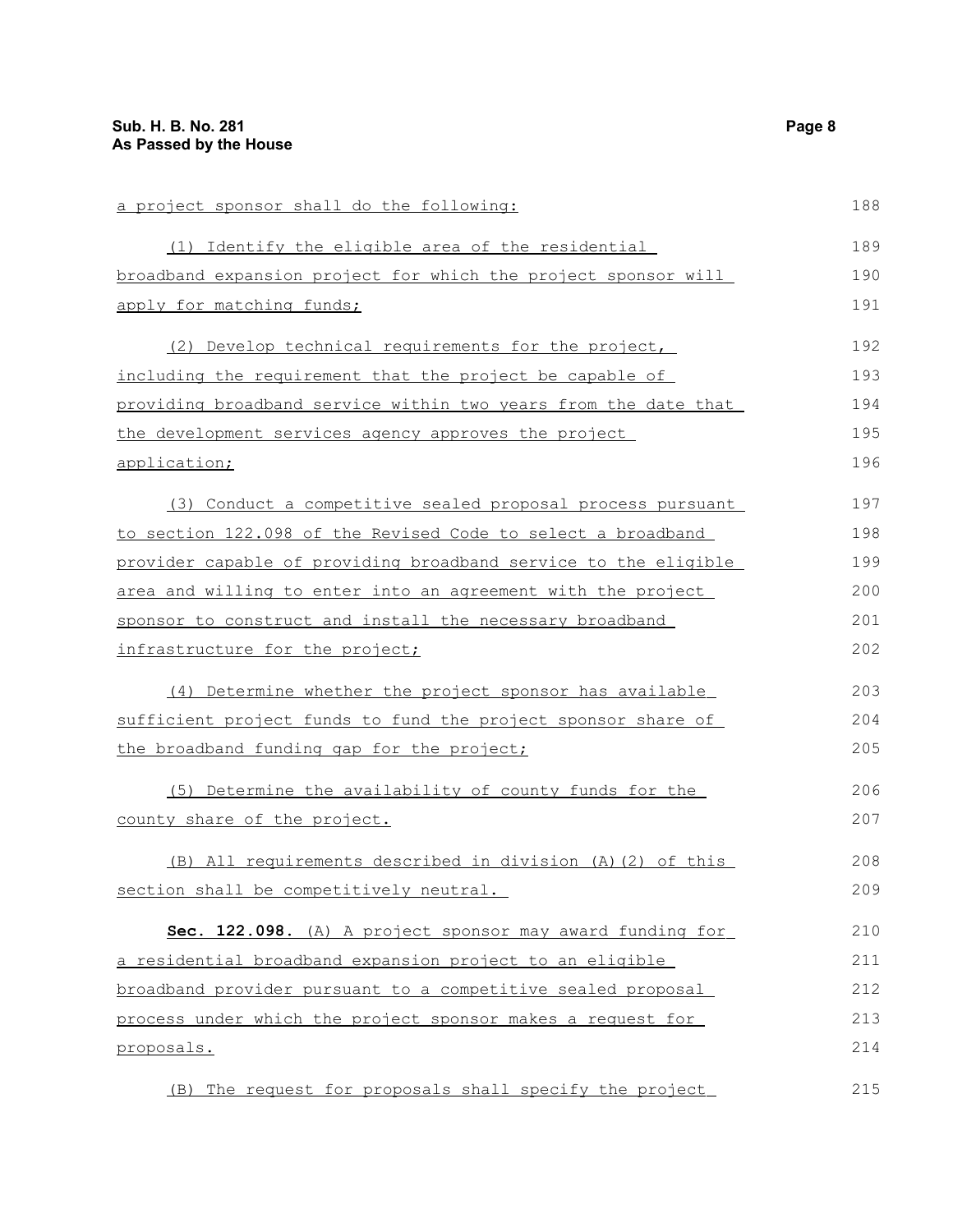| requirements as determined in division (A) of section 122.097 of        | 216 |
|-------------------------------------------------------------------------|-----|
| the Revised Code.                                                       | 217 |
| (C) Proposals shall meet the requirements of section                    | 218 |
| 122.099 of the Revised Code.                                            | 219 |
| (D) The project sponsor shall provide notice of the                     | 220 |
| <u>request for proposals in accordance with procedures adopted by</u>   | 221 |
| the municipal corporation or township, as applicable.                   | 222 |
| (E)(1) Proposals shall be opened so as to avoid disclosure              | 223 |
| of contents to competing providers. In order to ensure fair and         | 224 |
| <u>impartial evaluation, proposals and related documents submitted </u> | 225 |
| in response to a request for proposals shall not be available           | 226 |
| for public inspection and copying under section 149.43 of the           | 227 |
| Revised Code while the project sponsor is reviewing them.               | 228 |
| (2) After a provider is selected, the project sponsor                   | 229 |
| shall allow the provider three business days to notify the              | 230 |
| <u>project sponsor of any information in the provider's proposal, </u>  | 231 |
| and related documents submitted with it, that the provider              | 232 |
| considers to be proprietary or a trade secret. Upon such                | 233 |
| notification from the provider, the project sponsor shall redact        | 234 |
| or otherwise remove that information from the proposal and              | 235 |
| <u>documents.</u>                                                       | 236 |
| (3) The proposal and related documents submitted by the                 | 237 |
| selected provider shall be available for public inspection and          | 238 |
| copying under section 149.43 of the Revised Code after the              | 239 |
| three-day period described in division (E) (2) of this section.         | 240 |
| (4) Proposals and related documents submitted by other                  | 241 |
| providers not selected by the project sponsor shall not be              | 242 |
| available for public inspection and copying under section 149.43        | 243 |
| of the Revised Code.                                                    | 244 |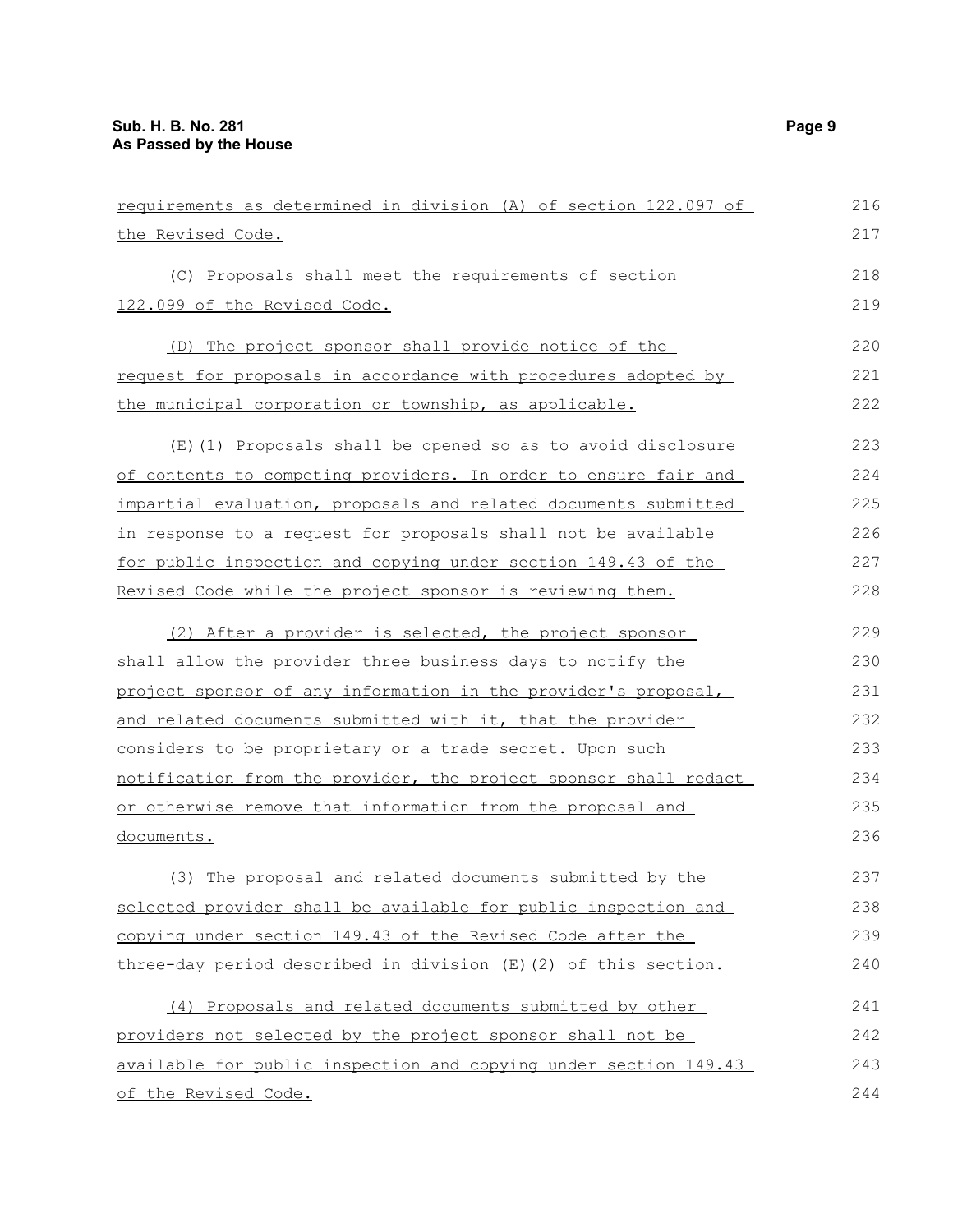| (F) If provided for in the request for proposals or in the        | 245 |
|-------------------------------------------------------------------|-----|
| procedures adopted by the municipal corporation or township, as   | 246 |
| applicable, discussions may be conducted with eligible broadband  | 247 |
| providers who submit proposals determined to be reasonably        | 248 |
| susceptible of being selected for an award for the purpose of     | 249 |
| ensuring full understanding of, and responsiveness to, project    | 250 |
| requirements. Providers shall be accorded fair and equal          | 251 |
| treatment with respect to any opportunity for discussion          | 252 |
| regarding any clarification, correction, or revision of           | 253 |
| proposals. No disclosure of any information derived from          | 254 |
| proposals submitted by competing providers shall occur when       | 255 |
| discussions are conducted.                                        | 256 |
| (G) A sealed copy of each competitive sealed proposal             | 257 |
| shall be filed with the project sponsor prior to the time         | 258 |
| specified in the notice for opening of the proposals. All         | 259 |
| competitive sealed proposals shall be publicly opened in the      | 260 |
| <u>office of the project sponsor at the time specified in the</u> | 261 |
| notice. A representative of the county auditor shall be present   | 262 |
| at the opening of all competitive sealed proposals and shall      | 263 |
| certify the opening of each competitive sealed proposal. No       | 264 |
| competitive sealed proposal shall be considered valid unless it   | 265 |
| <u>is so certified.</u>                                           | 266 |
| (H) Upon receiving the proposals, the project sponsor             | 267 |
| shall analyze them, select the proposal that is determined to be  | 268 |
| the proposal that best meets the requirements of division (B) of  | 269 |
| this section and section 122.099 of the Revised Code, and award   | 270 |
| the project to the provider that submitted that proposal. In      | 271 |
| addition to reviewing project requirements, the project sponsor,  | 272 |
| when analyzing the proposals, may take into consideration the     | 273 |
| criteria set forth in the request for proposals issued under      | 274 |
| this section and section 122.099 of the Revised Code. The         | 275 |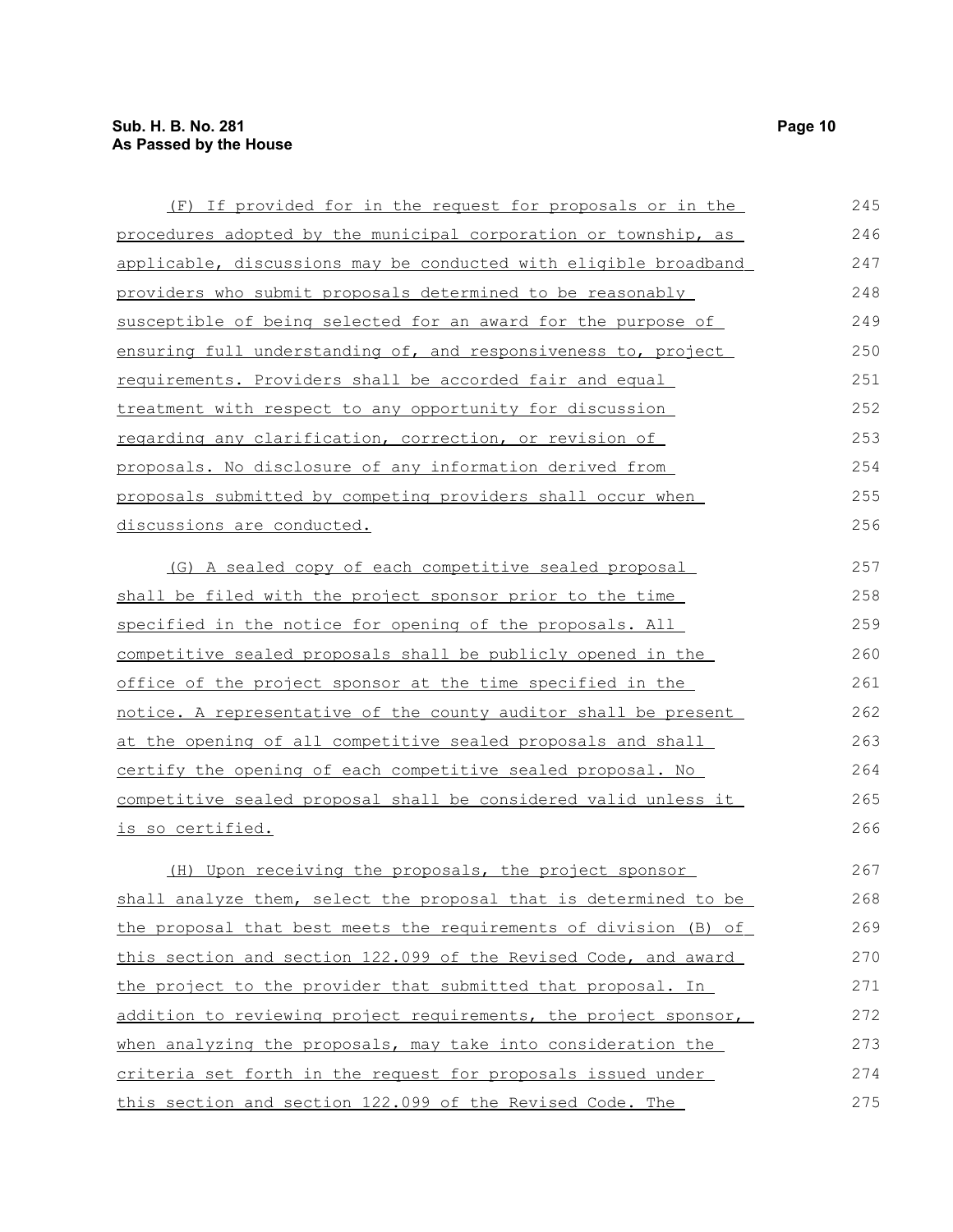| project sponsor's records for the selected proposal shall       | 276 |
|-----------------------------------------------------------------|-----|
| contain the basis on which the award is made.                   | 277 |
| Sec. 122.099. (A) Each broadband provider responding to a       | 278 |
| request for proposals under section 122.098 of the Revised Code | 279 |
| shall submit a sealed proposal to the project sponsor that      | 280 |
| includes the following:                                         | 281 |
| (1) A description of, or documentation demonstrating, the       | 282 |
| provider's managerial and technical expertise and experience    | 283 |
| with broadband service projects;                                | 284 |
| Whether the provider plans to use wired, wireless, or<br>(2)    | 285 |
| satellite technology to complete the project;                   | 286 |
| (3) A description of the scalability of the project;            | 287 |

(4) The megabit-per-second broadband download and upload speeds planned for the project;

(5) A description of the provider's customer service capabilities, including any locally based call centers or customer service offices; 290 291 292

(6) A copy of the provider's general customer service policies, including any policy to credit customers for service outages or the provider's failure to keep scheduled appointments for service; 293 294 295 296

(7) An assurance that the provider will provide broadband service to all of the residences listed in its proposal; 297 298

(8) The length of time that the provider has been operating in the state; 299 300

 (9) The broadband funding gap amount that the provider will accept to complete the project; 301 302

288 289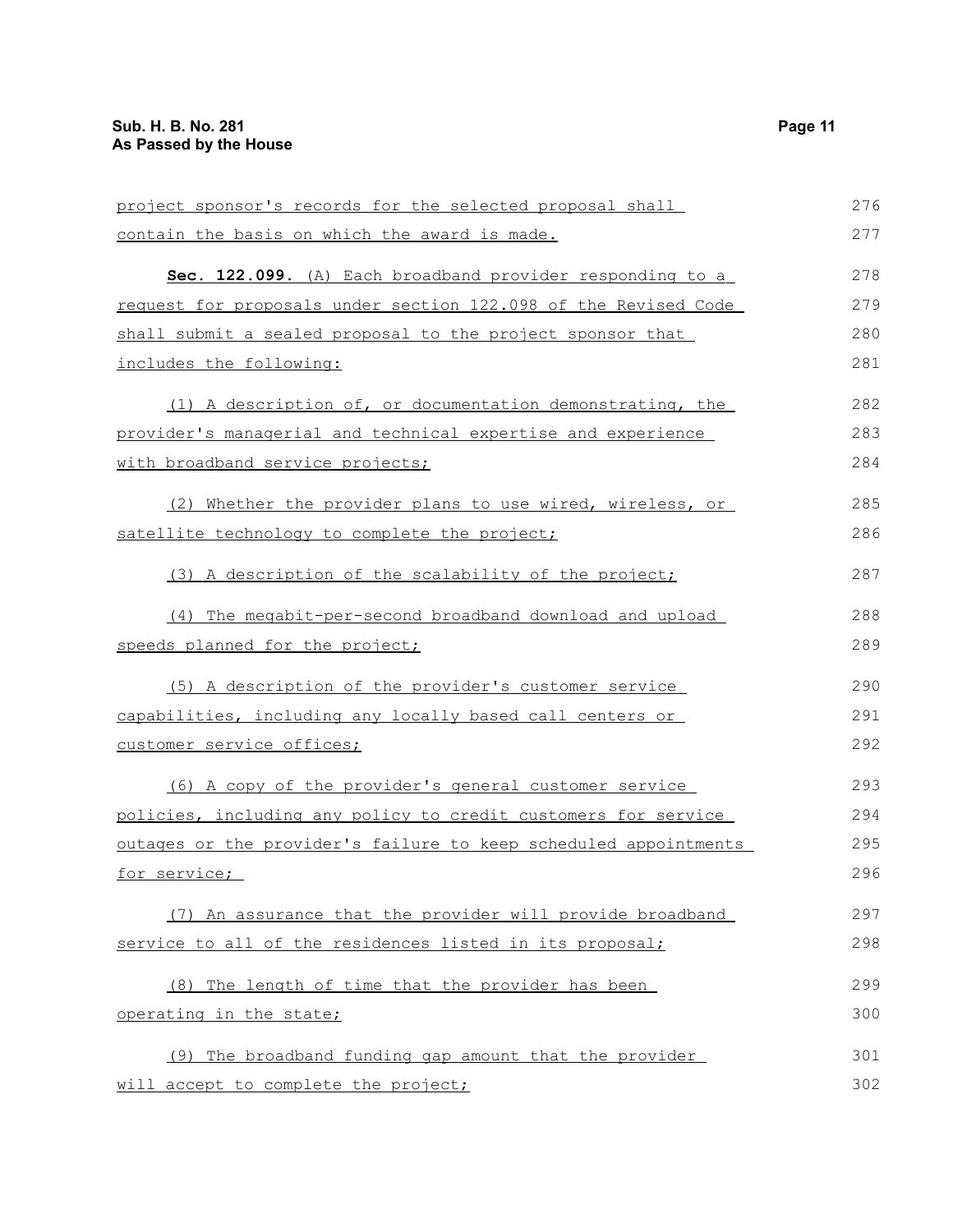| (10) Proof that the provider has the financial stability         | 303 |
|------------------------------------------------------------------|-----|
| to complete the project.                                         | 304 |
| (B) To meet the requirement to provide proof of financial        | 305 |
| stability under this section, a provider may submit publicly     | 306 |
| available financial statements with its proposal.                | 307 |
| Sec. 122.0910. (A) A project sponsor may require all             | 308 |
| proposals submitted pursuant to sections 122.098 and 122.099 of  | 309 |
| the Revised Code to be accompanied by a performance bond, letter | 310 |
| of credit, or other financial assurance acceptable to the        | 311 |
| legislative authority of the project sponsor. The bond, letter   | 312 |
| of credit, or assurance shall be in the sum, and with the        | 313 |
| sureties, that the legislative authority prescribes and shall be | 314 |
| payable to the municipality or township, as applicable.          | 315 |
| (B) (1) The bond, letter of credit, or assurance may             | 316 |
| include the condition that the provider submitting the proposal, | 317 |
| if the proposal is accepted, will faithfully execute the terms   | 318 |
| of the agreement with the project sponsor and complete the       | 319 |
| project.                                                         | 320 |
| (2) The purpose of the performance bond, letter of credit,       | 321 |
| or other financial assurance is to assure construction of the    | 322 |
| project's broadband infrastructure. The bond, letter of credit,  | 323 |
| or assurance shall not be required after project construction is | 324 |
| complete.                                                        | 325 |
| Sec. 122.0911. After selecting an eligible broadband             | 326 |
| provider for a residential broadband expansion project, the      | 327 |
| project sponsor and the provider may enter into an agreement.    | 328 |
| The agreement shall specify the following:                       | 329 |
| That the provider shall construct and install last<br>(A)        | 330 |
| mile broadband infrastructure to a specific eligible area of the | 331 |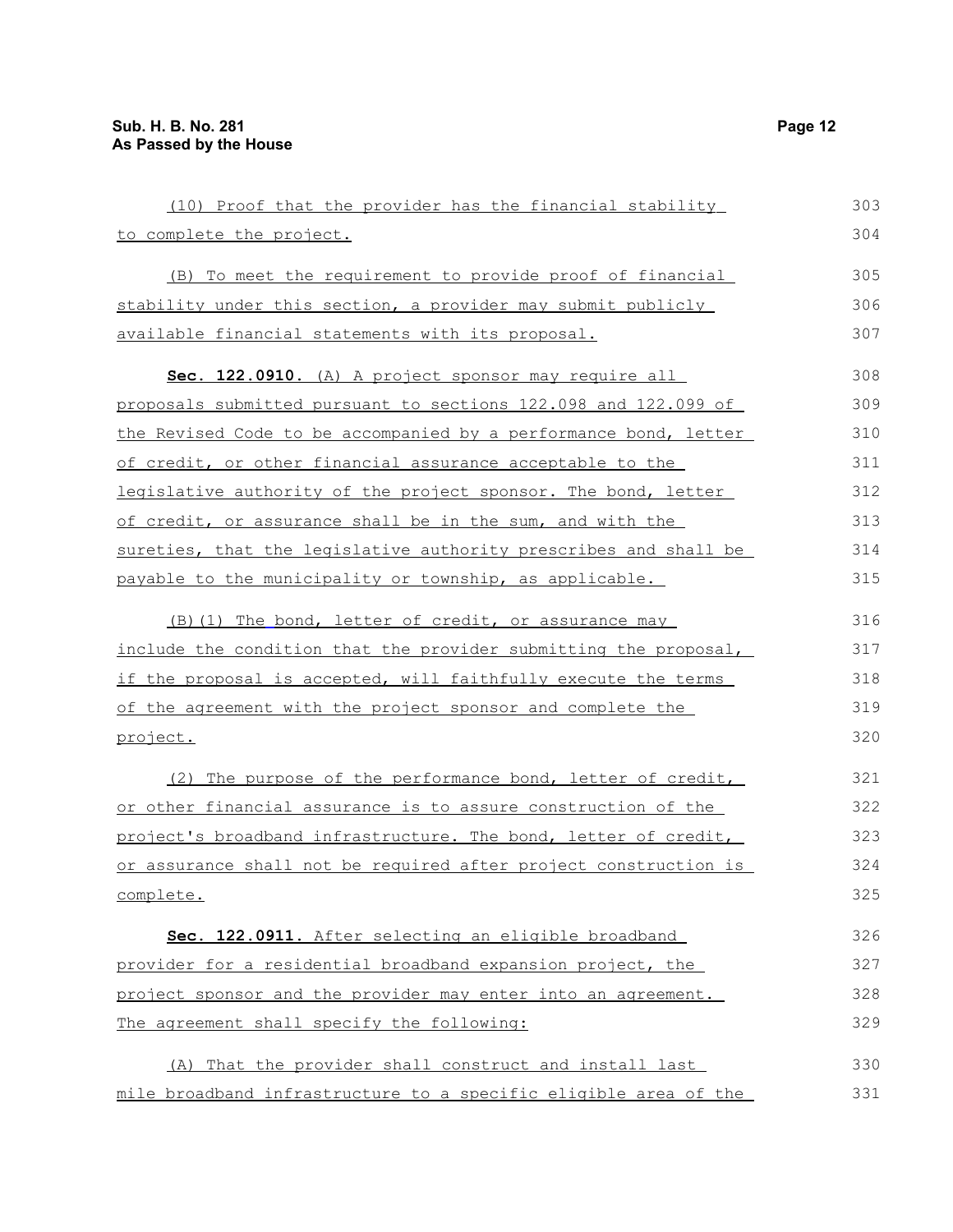municipal corporation or township, as applicable;

 (B) That if any portion of the project sponsor's share of the project payment will be from video service provider fees as provided in division (C) of section 122.096 of the Revised Code, the agreement under this section shall include a description of the payment arrangement entered into pursuant to division (C) of section 122.096 of the Revised Code. (C) That, upon completion of the project, the project sponsor shall remit to the provider a payment in the amount of the broadband funding gap applicable to the eligible area as determined under sections 122.096 to 122.099 of the Revised Code. (D) That the project sponsor, with the consent of the legislative authority of the project sponsor, may negotiate and agree to alternate payment terms with a provider. Under any alternate payment terms, unless otherwise negotiated, the legislative authority of the project sponsor shall assume all financial responsibility for any project costs incurred by the provider prior to completion of the project or the award of any state funds under sections 122.091 to 122.094 of the Revised Code. **Sec. 122.0912.** An agreement under section 122.0911 of the Revised Code is all of the following: (A) Subject to the approval of the legislative authority of the project sponsor; (B) Contingent upon the distribution of funds approved for a project as provided in sections 122.094, 122.095, 122.096, and 122.0914 of the Revised Code; (C) Prohibited from regulating the rates, terms, and 333 334 335 336 337 338 339 340 341 342 343 344 345 346 347 348 349 350 351 352 353 354 355 356 357 358 359 360

332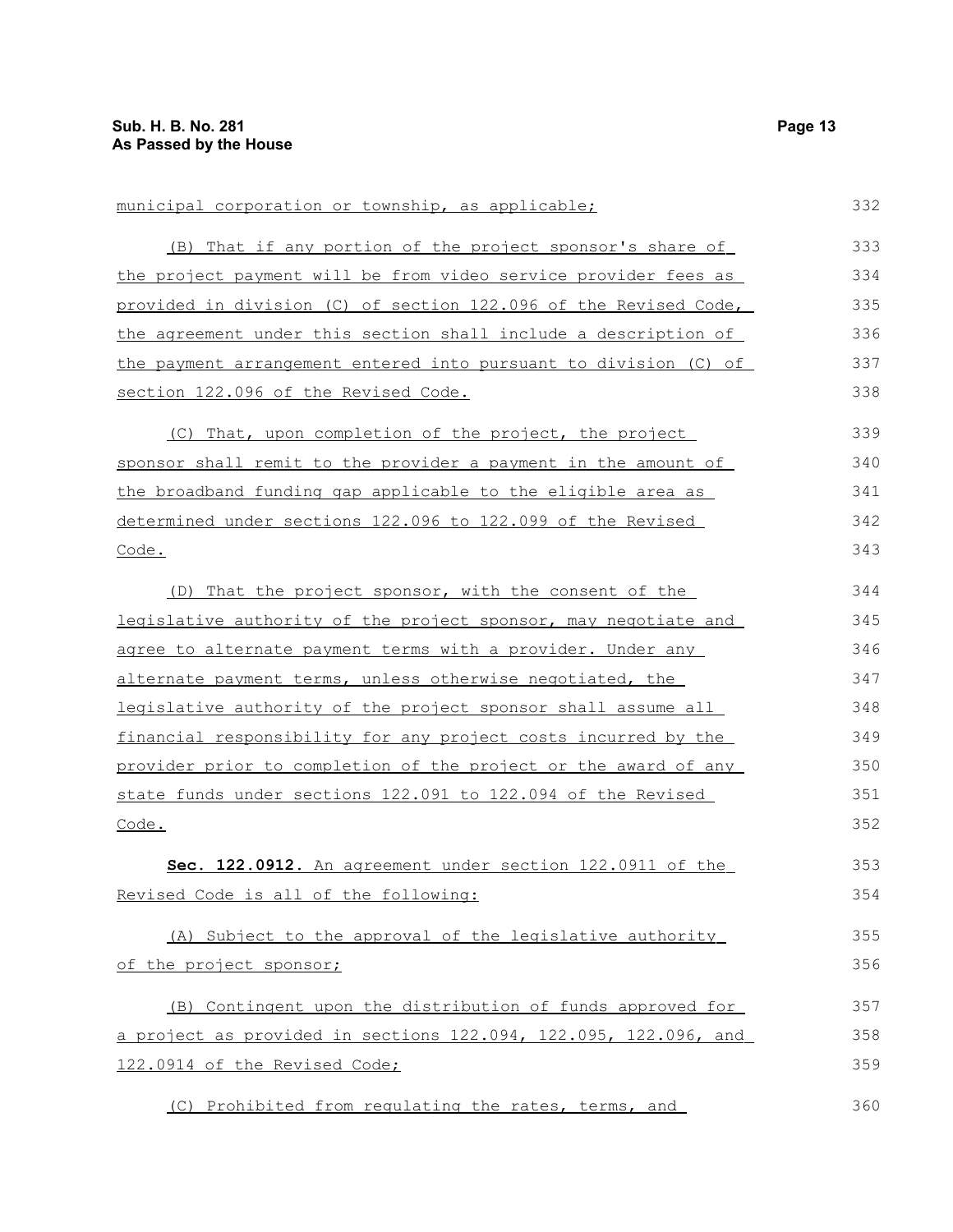| conditions of broadband service, requiring a pricing commitment, | 361 |
|------------------------------------------------------------------|-----|
| or requiring open access to the network.                         | 362 |
| Sec. 122.0913. After establishing the terms of an                | 363 |
| agreement under section 122.0911 of the Revised Code, the        | 364 |
| project sponsor shall develop a project plan, which, at a        | 365 |
| minimum, shall include the following:                            | 366 |
| (A) A specific description of the eligible area to receive       | 367 |
| broadband service under the project;                             | 368 |
| (B) The total amount of the broadband funding gap,               | 369 |
| including the amount of funds to be provided by the project      | 370 |
| sponsor, the state, and the county in which the project is       | 371 |
| <u>located;</u>                                                  | 372 |
| (C) A copy of the agreement with the broadband provider          | 373 |
| for the project;                                                 | 374 |
| (D) A copy of the residential broadband expansion program        | 375 |
| application to be submitted to the development services agency   | 376 |
| pursuant to section 122.095 of the Revised Code;                 | 377 |
| (E) A written proposal requesting county funds from the          | 378 |
| county in which the project is located.                          | 379 |
| Sec. 122.0914. Before a residential broadband expansion          | 380 |
| project under sections 122.09 to 122.0929 of the Revised Code    | 381 |
| may commence, the legislative authority of the project sponsor   | 382 |
| shall review the residential broadband expansion project         | 383 |
| agreement and plan. Within ninety days of receiving the          | 384 |
| agreement and plan, the legislative authority shall approve or   | 385 |
| reject the agreement and plan. To approve the agreement and      | 386 |
| plan, the legislative authority shall adopt an ordinance or      | 387 |
| resolution authorizing the project sponsor to do the following:  | 388 |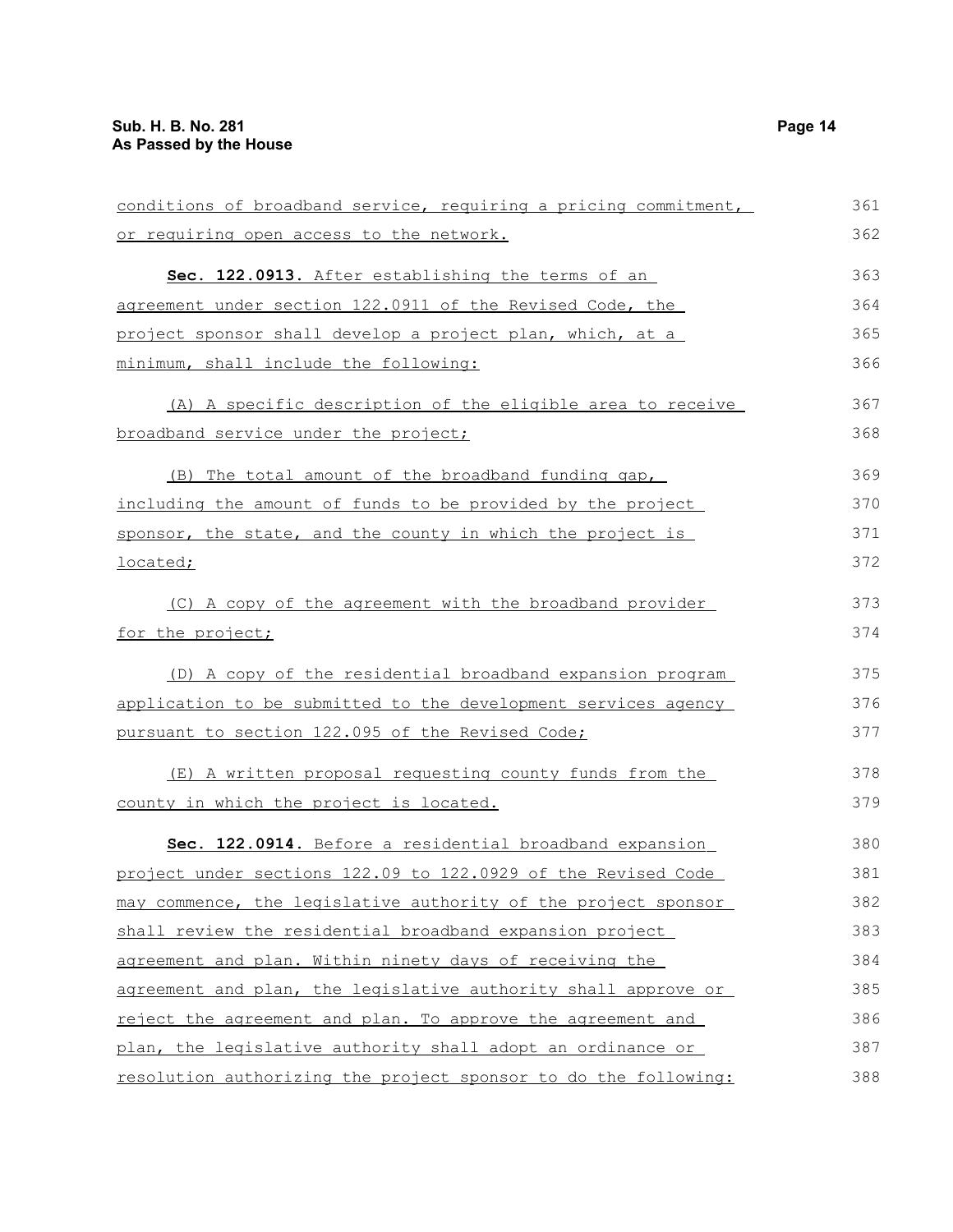| (A) Enter into the project agreement with the broadband              | 389 |
|----------------------------------------------------------------------|-----|
| provider;                                                            | 390 |
| (B) Submit the residential broadband expansion program               | 391 |
| application for the project to the development services agency;      | 392 |
| (C) Submit the proposal requesting any county funds for              | 393 |
| the project to the appropriate county.                               | 394 |
| Sec. 122.0915. Upon approval by the legislative authority            | 395 |
| of a project sponsor of a residential broadband expansion            | 396 |
| project under sections 122.0912 and 122.0914 of the Revised          | 397 |
| Code, the project sponsor shall submit to the board of county        | 398 |
| <u>commissioners of the county in which the project is located a</u> | 399 |
| proposal requesting county funds for the project. The request        | 400 |
| shall be for the amount equal to the county's share of the           | 401 |
| project's broadband funding gap as determined in section 122.096     | 402 |
| of the Revised Code.                                                 | 403 |
| Sec. 122.0916. The board of county commissioners shall               | 404 |
| approve or reject a request under sections 122.096 and 122.0915      | 405 |
| of the Revised Code for county funds for a residential broadband     | 406 |
| expansion project within ninety days of receiving the request.       | 407 |
| To approve the funding request, the board shall adopt a              | 408 |
| resolution or a memorandum of understanding authorizing the          | 409 |
| distribution of the funds to the project sponsor.                    | 410 |
| Sec. 122.0917. Within five business days of the notice of            | 411 |
| the request for proposals made under section 122.098 of the          | 412 |
| Revised Code, a broadband service provider in or proximate to        | 413 |
| the proposed project area may submit in writing a challenge to       | 414 |
| the request for proposals. A challenge must provide sufficient       | 415 |
| evidence to demonstrate that the request for proposals is not        | 416 |
| appropriate, because it will not provide broadband service or        | 417 |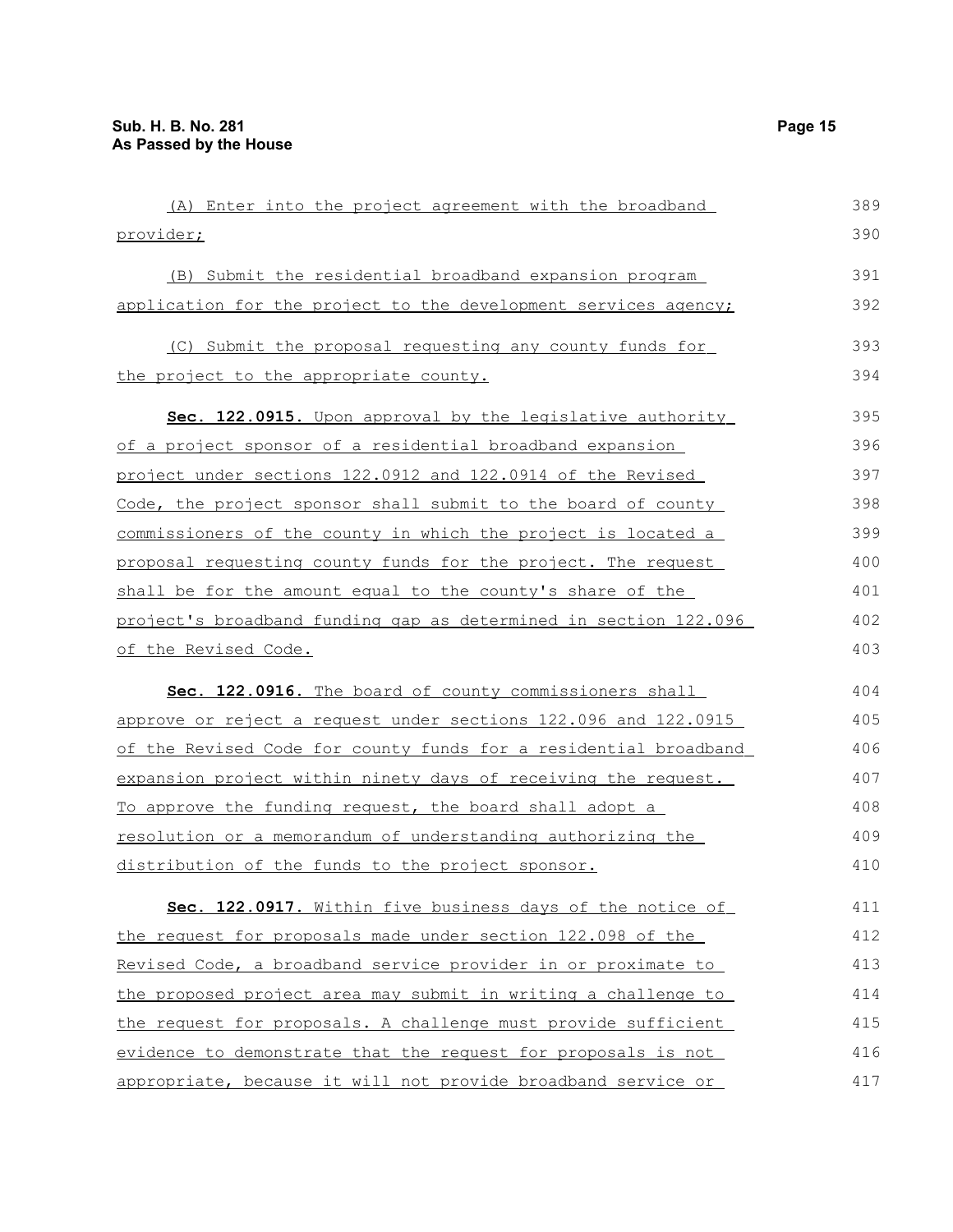| will not serve an eligible area.                                 | 418 |
|------------------------------------------------------------------|-----|
| Sec. 122.0918. After reviewing a challenge made under            | 419 |
| section 122.0917 of the Revised Code, the legislative authority  | 420 |
| of the project sponsor may, upon majority vote, do either of the | 421 |
| following:                                                       | 422 |
| (A) Withdraw the request for proposals and issue a new           | 423 |
| request for proposals;                                           | 424 |
| (B) Accept the current request for proposals and proceed         | 425 |
| with the selection process.                                      | 426 |
| Sec. 122.0920. If a proposal is selected under section           | 427 |
| 122.098 of the Revised Code, a broadband provider whose proposal | 428 |
| was not selected may challenge the selection.                    | 429 |
| A challenge under this section shall be made in writing to       | 430 |
| the legislative authority of the project sponsor before the end  | 431 |
| of the ninety-day approval period under section 122.0914 of the  | 432 |
| Revised Code. A copy of the challenge also shall be provided to  | 433 |
| the provider that was awarded the project.                       | 434 |
| A challenge must provide sufficient evidence to                  | 435 |
| demonstrate that the selection is not appropriate because it     | 436 |
| will not provide the broadband service described in the proposal | 437 |
| or will not serve an eligible area.                              | 438 |
| Sec. 122.0921. After reviewing a challenge made under            | 439 |
| section 122.0920 of the Revised Code, the legislative authority  | 440 |
| of the project sponsor may, upon majority vote, do any of the    | 441 |
| following:                                                       | 442 |
| (A) Reject the challenge;                                        | 443 |
| (B) Reject the proposal selected under section 122.098 of        | 444 |
| the Revised Code and do one of the following:                    | 445 |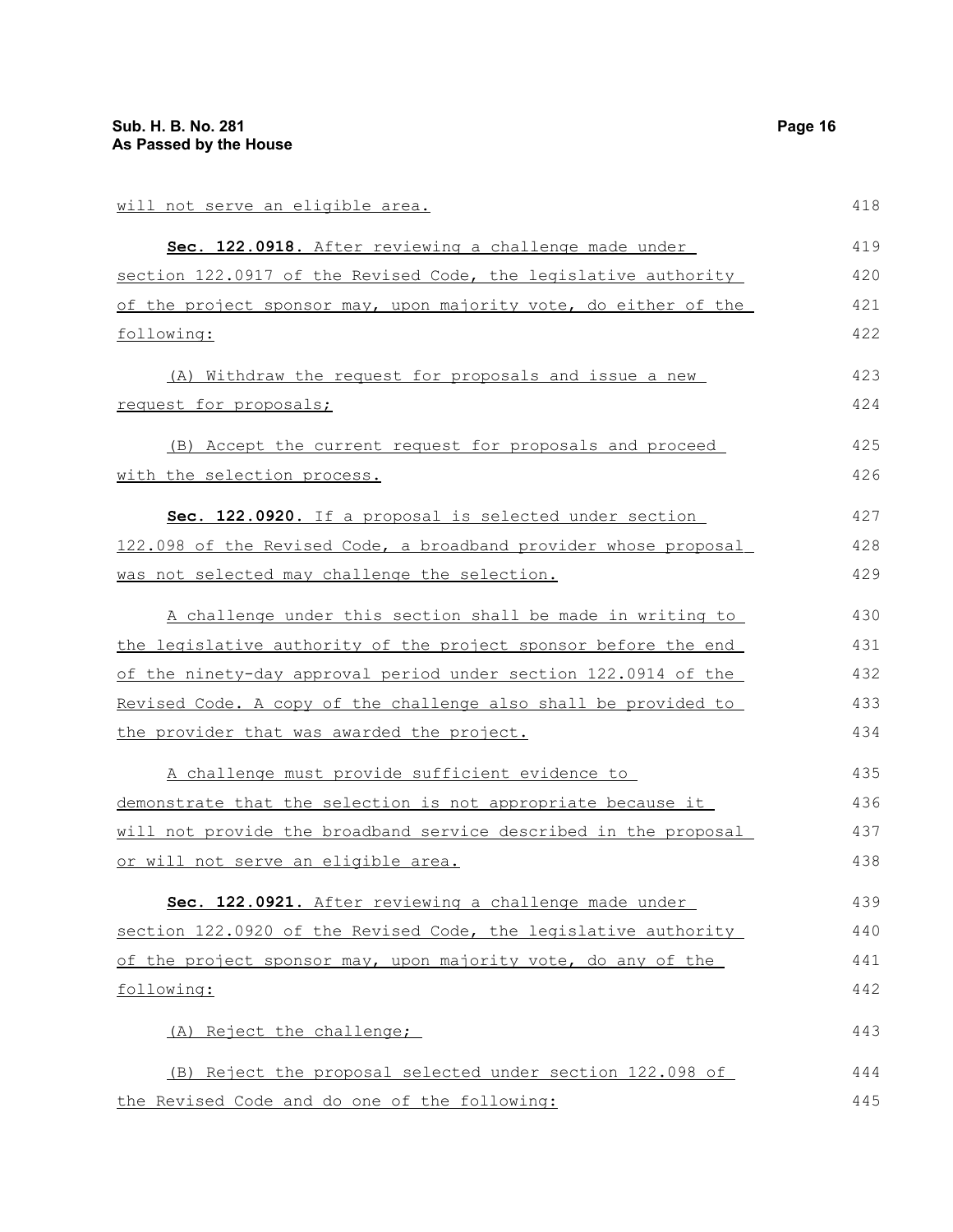| (1) Issue a new request for proposals;                           | 446 |
|------------------------------------------------------------------|-----|
| (2) Allow the providers that responded to the request for        | 447 |
| proposals to amend their proposals and resubmit them.            | 448 |
| (C) Select a different provider that submitted, under            | 449 |
| section 122.098 of the Revised Code, a competing proposal to the | 450 |
| challenged proposal.                                             | 451 |
| Sec. 122.0923. A broadband provider selected to provide          | 452 |
| last mile service under the residential broadband expansion      | 453 |
| program shall be the sole owner of the infrastructure installed  | 454 |
| pursuant to the program and shall be solely responsible for      | 455 |
| ongoing maintenance and upgrades to such infrastructure.         | 456 |
| Sec. 122.0927. The development services agency shall             | 457 |
| include the following residential broadband expansion program    | 458 |
| information in its annual report filed under section 121.18 of   | 459 |
| the Revised Code:                                                | 460 |
| (A) The number of program applications received;                 | 461 |
| (B) The number of applications that received funding under       | 462 |
| <u>the program;</u>                                              | 463 |
| (C) The amount of broadband infrastructure constructed in        | 464 |
| eligible areas;                                                  | 465 |
| (D) The number of residences receiving broadband service         | 466 |
| for the first time under the program for that year.              | 467 |
| Sec. 122.0929. (A) The director of development services          | 468 |
| shall adopt rules for the residential broadband expansion        | 469 |
| program established under sections 122.09 to 122.0929 of the     | 470 |
| Revised Code. The rules shall establish an application form and  | 471 |
| application procedures for the program.                          | 472 |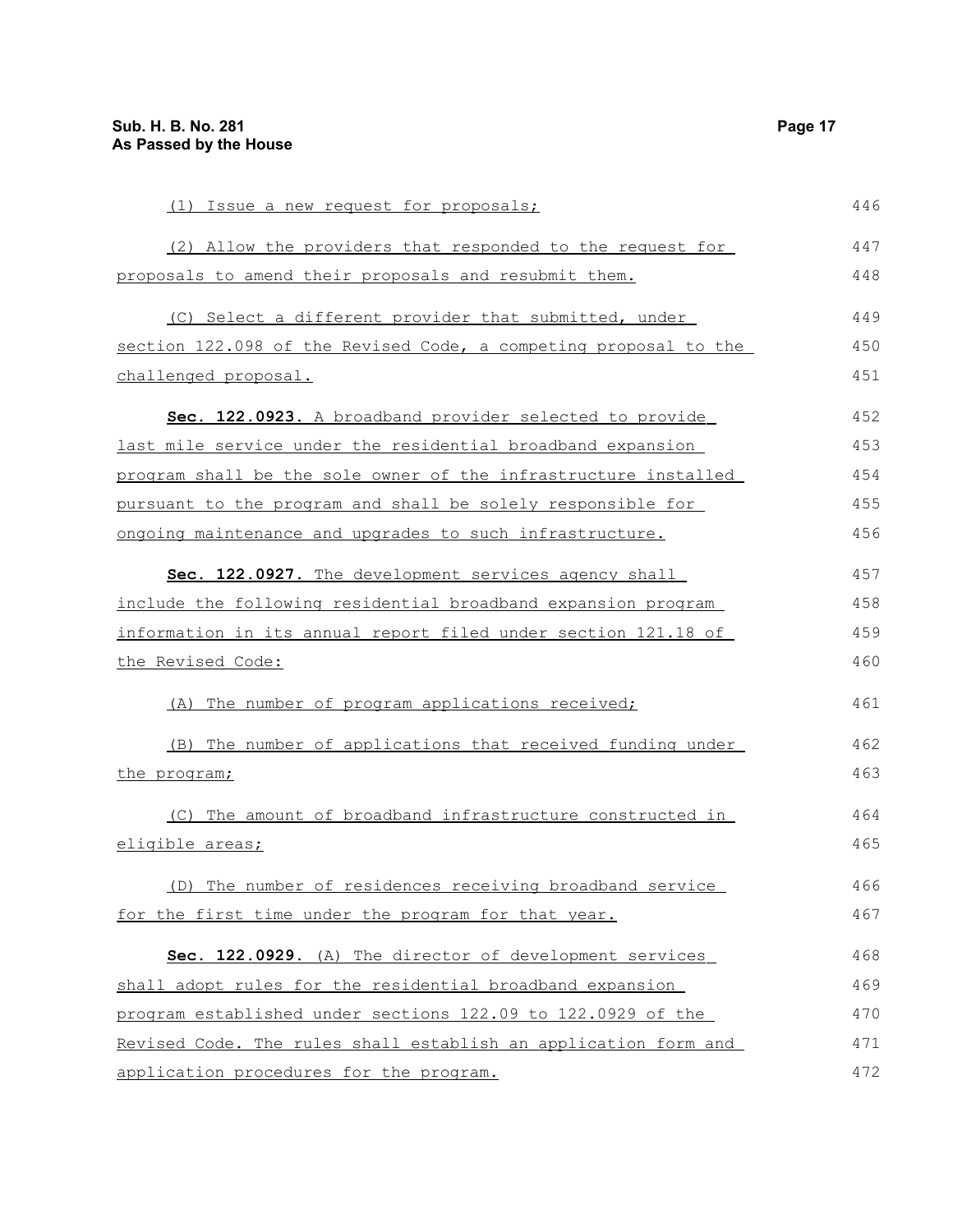| (B) The rules may include the following:                         | 473 |
|------------------------------------------------------------------|-----|
| (1) Requirements for a program application in addition to        | 474 |
| the requirements described in section 122.095 of the Revised     | 475 |
| Code;                                                            | 476 |
| (2) Procedures for and circumstances under which partial         | 477 |
| funding of applications or funding applications on a basis other | 478 |
| than first come, first served is permitted.                      | 479 |
| Sec. 133.13. If the special assessments are to be paid in        | 480 |
| one annual installment, the taxing authority of a subdivision    | 481 |
| may issue securities in anticipation of its levy or collection   | 482 |
| of special assessments to pay the costs of residential broadband | 483 |
| expansion under sections 122.09 to 122.0929 of the Revised Code, | 484 |
| lighting, sprinkling, sweeping, cleaning, providing related or   | 485 |
| similar services or the services described in section 727.011 of | 486 |
| the Revised Code, or of removing snow, ice, and debris from, or  | 487 |
| treating the surface of, streets, alleys, and public ways and    | 488 |
| places.                                                          | 489 |
| Such securities shall not be general obligations of the          | 490 |
| issuing subdivision, and shall not pledge to the payment of debt | 491 |
| charges any receipts other than the special assessments          | 492 |
| anticipated, except that a municipal corporation, without        | 493 |
| incurring debt subject to direct or indirect debt limitations,   | 494 |

incurring debt subject to direct or indirect debt limitations, may also pledge and apply proceeds of its municipal income tax to pay those debt charges. No property tax shall be levied or pledged for the payment of debt charges on the securities. The securities shall mature no later than the last day of December of the year in which the special assessments anticipated are scheduled to be collected. 495 496 497 498 499 500

The legislation authorizing the securities shall

501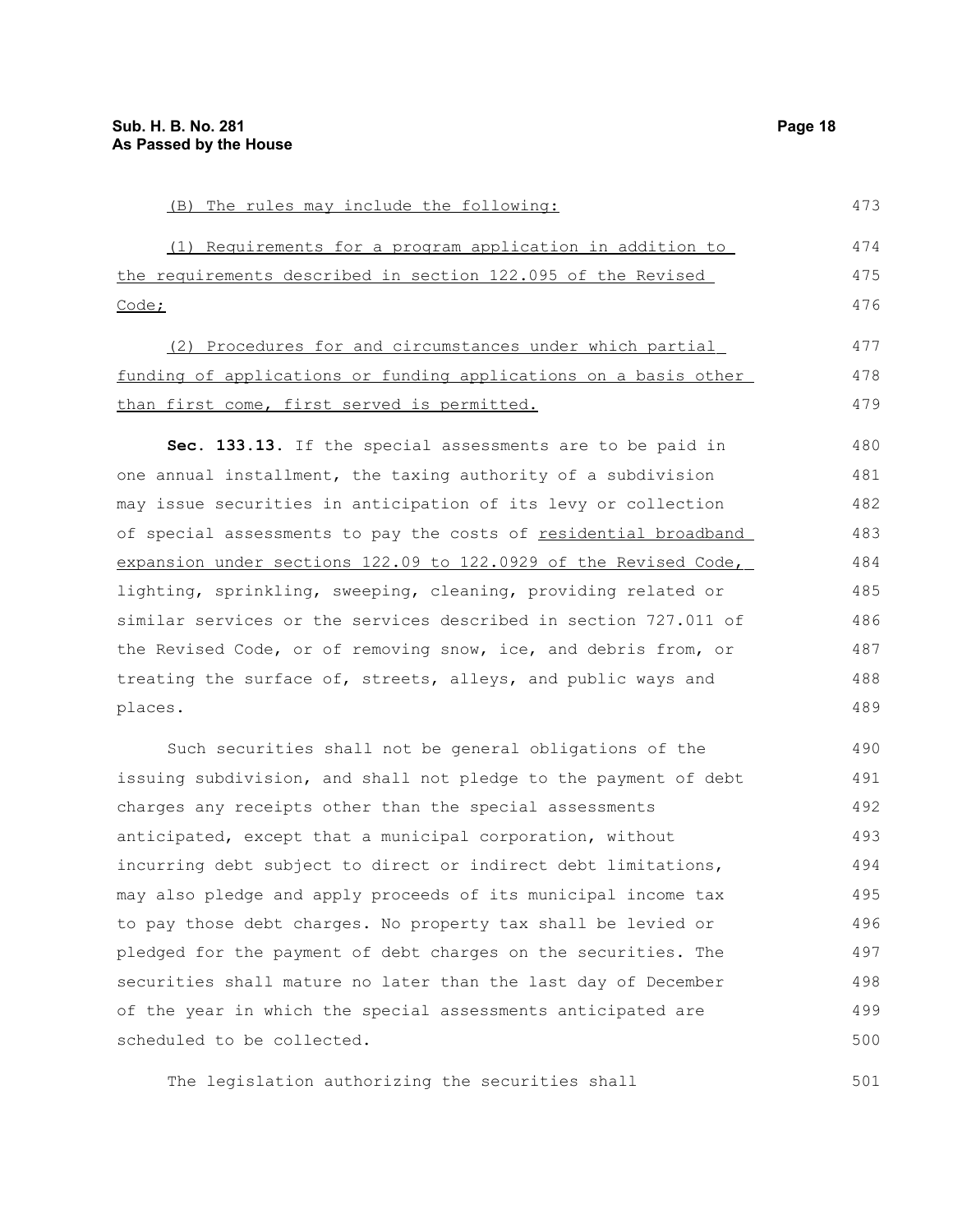appropriate the special assessments anticipated, and such special assessments shall be deemed to be pledged and appropriated, first to the payment of the debt charges on the securities. After provision has been made for the payment in full of those debt charges, the balance of the special assessments may be appropriated and applied for the purposes for which they were levied. 502 503 504 505 506 507 508

 **Sec. 303.251.** (A) If a broadband expansion project agreement is signed and approved pursuant to sections 122.0911 and 122.0912 of the Revised Code, a board of county commissioners, by resolution, may levy a special assessment upon residential property within the county for the purpose of providing the county's share of funding for a residential broadband expansion project under sections 122.09 to 122.0929 of the Revised Code. Assessments under this section shall be levied only upon the property that is within the eligible area, as defined in section 122.09 of the Revised Code and is the subject of a project under sections 122.09 to 122.0929 of the Revised Code. Before adopting the resolution, the board shall send written notice to the affected property owner stating the estimated assessment for that property. If the owner objects to the stated estimated assessment, the owner shall file a written objection with the board not later than two weeks after the notice was mailed. The board shall review the written objections and may revise the estimated assessments before adopting the resolution. If the property owner objects to the final assessment for the property levied in the resolution, the owner may appeal the final assessment under Chapter 2506. of the Revised Code. 509 510 511 512 513 514 515 516 517 518 519 520 521 522 523 524 525 526 527 528 529 530

 (B) The assessment made by the board pursuant to division (A) of this section shall be at a rate that will produce a total 531 532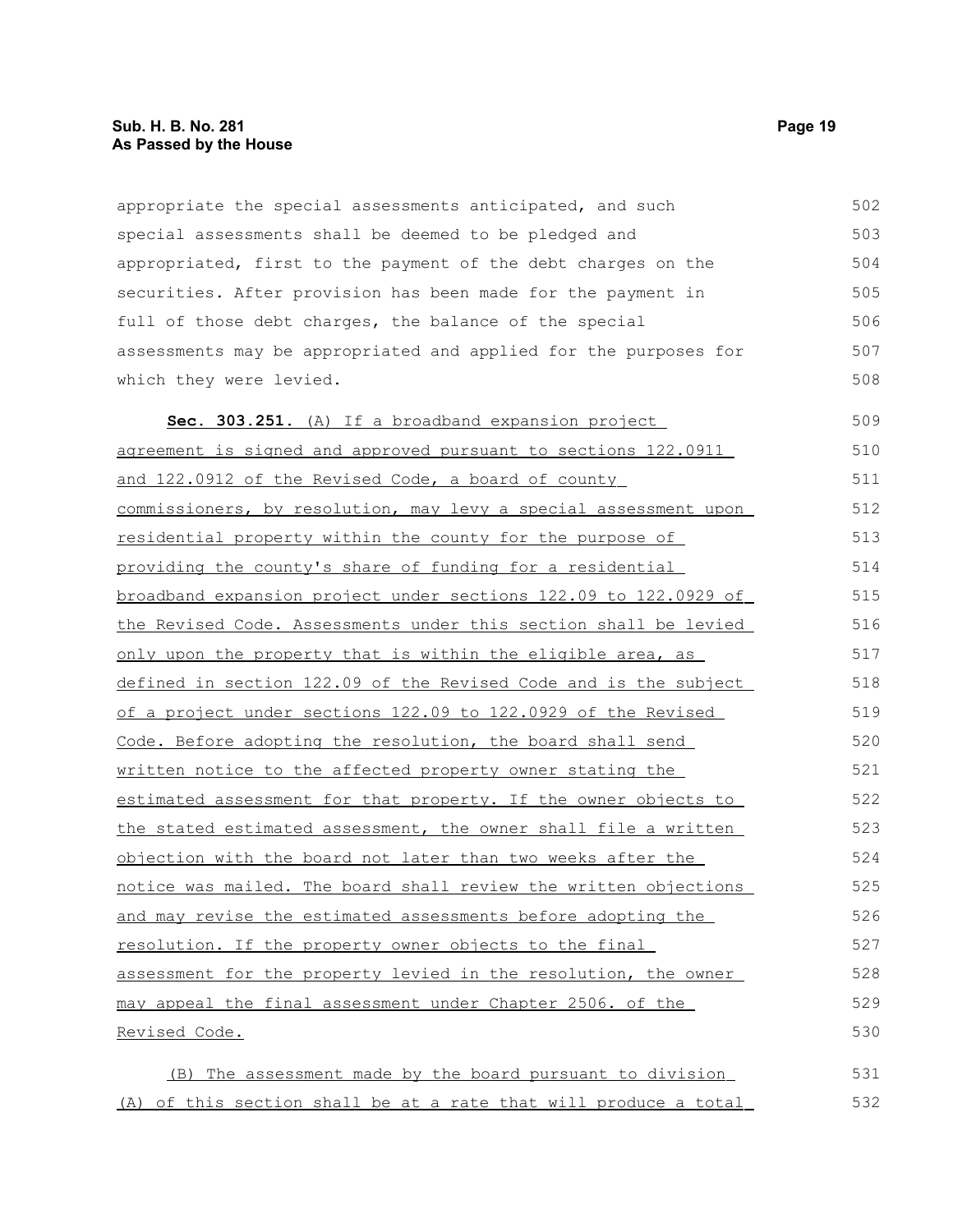| assessment that is not more than the county's share of the            | 533 |
|-----------------------------------------------------------------------|-----|
| project funding under section 122.096 of the Revised Code. The        | 534 |
| board shall certify the amounts to be levied upon each affected       | 535 |
| property to the county auditor, who shall enter the amounts on        | 536 |
| the tax duplicate for collection by the county treasurer in           | 537 |
| equal semiannual installments in the same manner and at the same      | 538 |
| times as the collection of taxes on real property. Assessments        | 539 |
| shall be paid by owners of the properties upon which assessments      | 540 |
| <u>are levied.</u>                                                    | 541 |
| (C) The assessments, when collected, shall be paid by the             | 542 |
| county auditor by warrant on the county treasurer into a special      | 543 |
| fund in the county treasury created for the purpose of funding a      | 544 |
| <u>residential broadband expansion project located in the county.</u> | 545 |
| The board may expend moneys from the fund only for the purposes       | 546 |
| <u>for which the assessments were levied.</u>                         | 547 |
| Sec. 505.881. (A) As used in this section, "project                   | 548 |
| sponsor" has the same meaning as in section 122.09 of the             | 549 |
| Revised Code.                                                         | 550 |
| (B) If a broadband expansion project agreement is signed              | 551 |
| and approved pursuant to sections 122.0911 and 122.0912 of the        | 552 |
| Revised Code, a board of township trustees, by resolution, may        | 553 |
| levy a special assessment upon residential property within the        | 554 |
| township for the purpose of providing the project sponsor's           | 555 |
| share of funding for a residential broadband expansion project        | 556 |
| under sections 122.09 to 122.0929 of the Revised Code.                | 557 |
| Assessments under this section shall be levied only upon the          | 558 |
| property that is within the eligible area, as defined in section      | 559 |
| 122.09 of the Revised Code and is the subject of a project under      | 560 |
| sections 122.09 to 122.0929 of the Revised Code. Before adopting      | 561 |
| the resolution, the board shall send written notice to the            | 562 |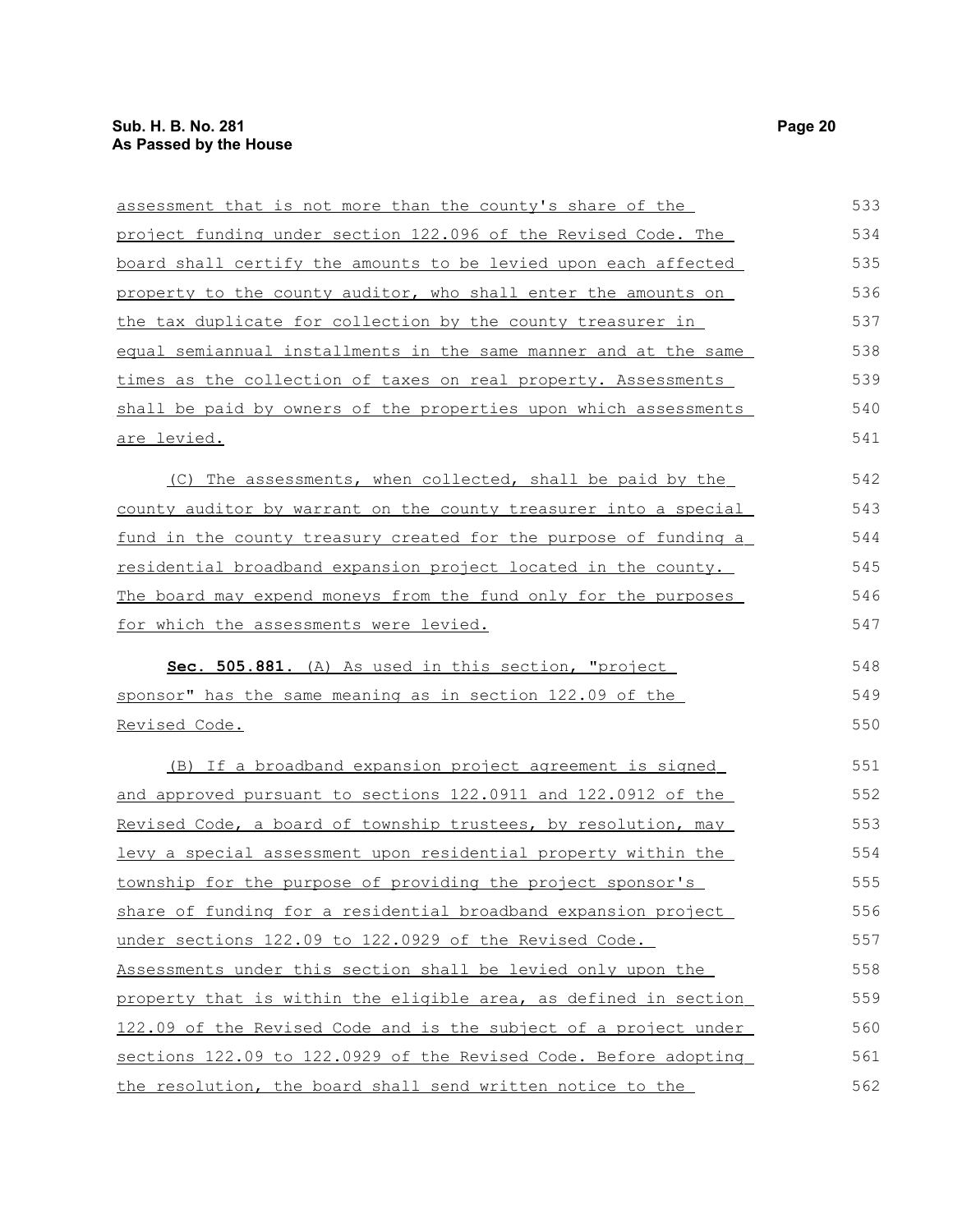affected property owner stating the estimated assessment for that property. If the owner objects to the stated estimated assessment, the owner shall file a written objection with the board not later than two weeks after the notice was mailed. The board shall review the written objections and may revise the estimated assessments before adopting the resolution. If the property owner objects to the final assessment for the property levied in the resolution, the owner may appeal the final assessment under Chapter 2506. of the Revised Code. (C) The assessment made by the board pursuant to division (B) of this section shall be at a rate that will produce a total assessment that is not more than the project sponsor's share of the project funding under section 122.096 of the Revised Code. The board shall certify the amounts to be levied upon each affected property to the county auditor, who shall enter the amounts on the tax duplicate for collection by the county treasurer in equal semiannual installments in the same manner and at the same times as the collection of taxes on real property. Assessments shall be paid by owners of the properties upon which assessments are levied. (D) The assessments, when collected, shall be paid by the 563 564 565 566 567 568 569 570 571 572 573 574 575 576 577 578 579 580 581 582 583

county auditor by warrant on the county treasurer into a special fund in the township treasury created for the purpose of funding a residential broadband expansion project located in the township. The board may expend moneys from the fund only for the purposes for which the assessments were levied. 584 585 586 587 588

**Sec. 727.01.** Each municipal corporation shall have special power to levy and collect special assessments. The legislative authority of a municipal corporation may assess upon the abutting, adjacent, and contiguous, or other specially 589 590 591 592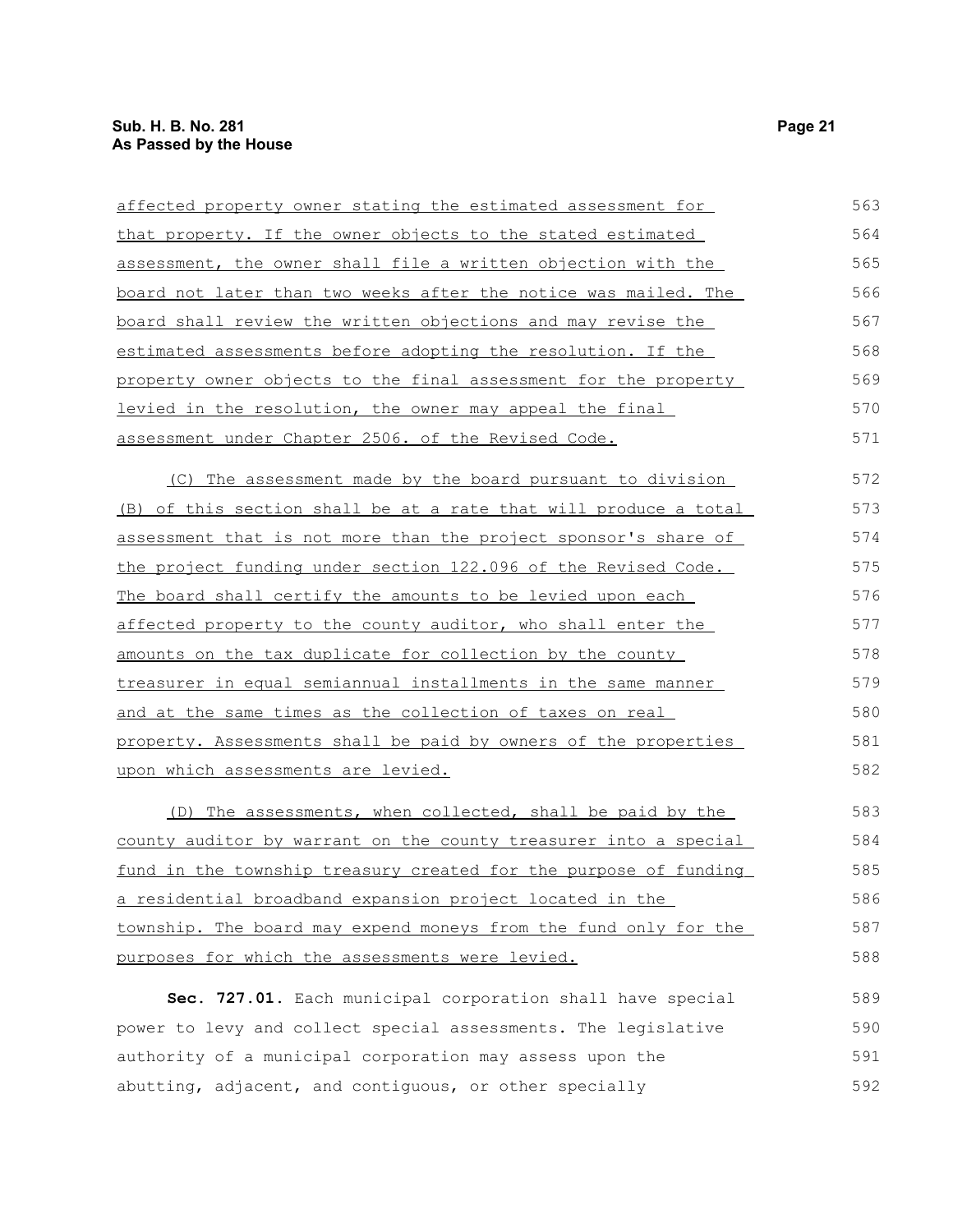#### **Sub. H. B. No. 281 Page 22 As Passed by the House**

benefited, lots or lands in the municipal corporation, any part of the cost connected with the improvement of any street, alley, dock, wharf, pier, public road, place, boulevard, parkway, or park entrance or an easement of the municipal corporation available for the purpose of the improvement to be made in it by grading, draining, curbing, paving, repaving, repairing, treating the surface with substances designed to lay the dust on it or preserve it, constructing sidewalks, piers, wharves, docks, retaining walls, sewers, sewage disposal works and treatment plants, sewage pumping stations, water treatment plants, water pumping stations, reservoirs, and water storage tanks or standpipes, together with the facilities and appurtenances necessary and proper therefor, drains, storm-water retention basins, watercourses, water mains, or laying of water pipe, or the lighting, sprinkling, sweeping, or cleaning thereof, or removing snow therefrom, any part of the cost and expense of planting, maintaining, and removing shade trees thereupon; any part of the cost of a voluntary action, as defined in section 3746.01 of the Revised Code, undertaken pursuant to Chapter 3746. of the Revised Code by a special improvement district created under Chapter 1710. of the Revised Code, including the cost of acquiring property with respect to which the voluntary action is undertaken; any part of the cost and expense of constructing, maintaining, repairing, cleaning, and enclosing ditches; any part of the cost and expense of operating, maintaining, and replacing heating and cooling facilities for enclosed pedestrian canopies and malls; any part of the cost and expense of acquiring and improving parking facilities and structures for off-street parking of motor vehicles or of acquiring land and improving it by clearing, grading, draining, paving, lighting, erecting, constructing, and equipping it for parking facilities and structures for off-593 594 595 596 597 598 599 600 601 602 603 604 605 606 607 608 609 610 611 612 613 614 615 616 617 618 619 620 621 622 623 624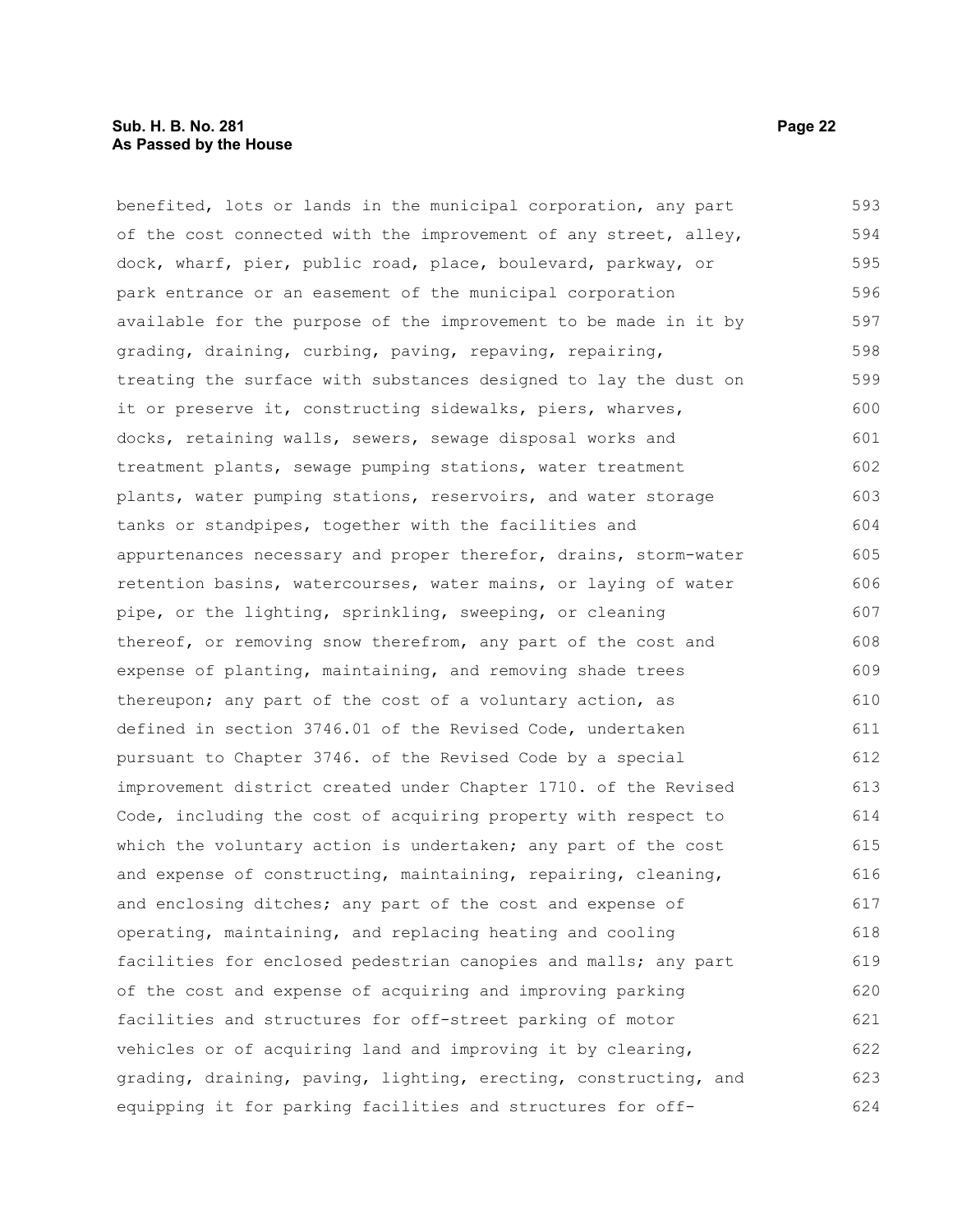#### **Sub. H. B. No. 281 Page 23 As Passed by the House**

street parking of motor vehicles, to the extent authorized by section 717.05 of the Revised Code, but only if no special assessment made for the purpose of developing off-street parking facilities and structures is levied against any land being used solely for off-street parking or against any land used solely for single or two-family dwellings; any part of the cost and expense of operating and maintaining the off-street parking facilities and structures; and any part of the cost connected with changing the channel of, or narrowing, widening, dredging, deepening, or improving, any stream or watercourse, and for constructing or improving any levees or boulevards on any stream or watercourse, or along or about any stream or watercourse, together with any retaining wall, riprap protection, bulkhead, culverts, approaches, flood gates, waterways, or drains incidental to any stream or watercourse, or for making any other improvement of any river or lake front, whether it is privately or publicly owned, which the legislative authority declares conducive to the public health, convenience, or welfare. If  $a$ broadband expansion project agreement is signed pursuant to sections 122.0911 and 122.0912 of the Revised Code, a municipal corporation may levy, against dwellings within the eligible area, as defined in section 122.09 of the Revised Code, that are the subject of a residential broadband expansion project under sections 122.09 to 122.0929 of the Revised Code, a special assessment for the purpose of funding the project sponsor's share of the project. In addition, a municipal corporation may levy a special assessment for public improvement or public services plans of a district formed under Chapter 1710. of the Revised Code, as provided in that chapter. Except as otherwise provided in Chapter 1710. of the Revised Code, special assessments may be levied by any of the following methods: 625 626 627 628 629 630 631 632 633 634 635 636 637 638 639 640 641 642 643 644 645 646 647 648 649 650 651 652 653 654 655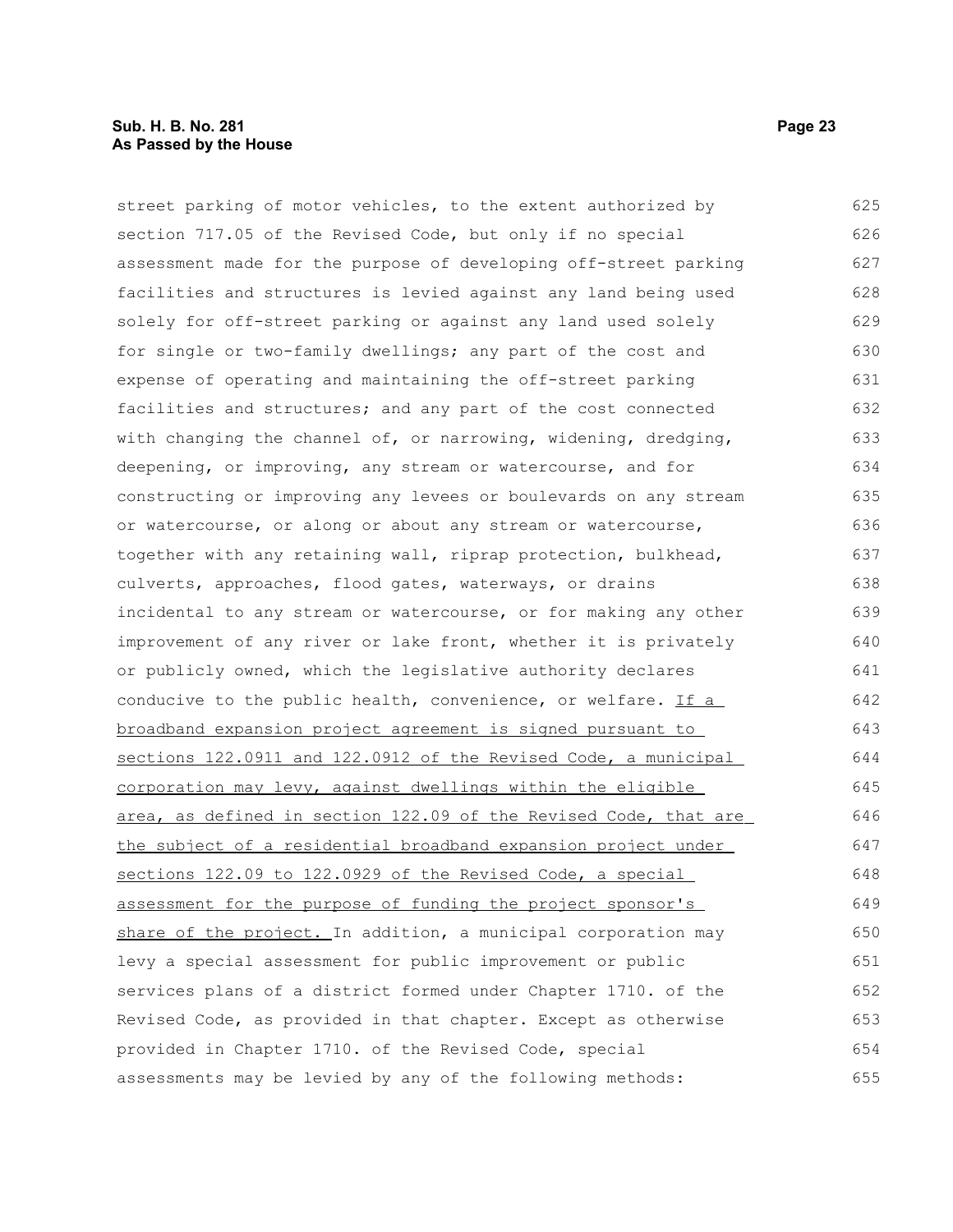(A) By a percentage of the tax value of the property assessed; (B) In proportion to the benefits that may result from the improvement; (C) By the front foot of the property bounding and abutting upon the improvement. **Section 2.** That existing sections 133.13 and 727.01 are hereby repealed. **Section 3.** All items in this section are hereby appropriated as designated out of any moneys in the state treasury to the credit of the designated fund. For all appropriations made in this act, those in the first column are for fiscal year 2018 and those in the second column are for fiscal year 2019. The appropriations made in this act are in addition to any other appropriations made for the FY 2018-FY 2019 biennium. DEV DEVELOPMENT SERVICES AGENCY Dedicated Purpose Fund Group 5GT0 195550 Broadband Development Grants \$0 \$2,000,000 TOTAL DPF Dedicated Purpose Fund Group \$0 \$2,000,000 TOTAL ALL BUDGET FUND GROUPS  $$0$  \$2,000,000 BROADBAND DEVELOPMENT GRANTS The foregoing appropriation item 195550, Broadband Development Grants, shall be used to provide state matching funds for the residential broadband expansion program established in section 122.091 of the Revised Code. 656 657 658 659 660 661 662 663 664 665 666 667 668 669 670 671 672 673 674 675 676 677 678 679 680 681

On July 1, 2018, or as soon as possible thereafter, the 682